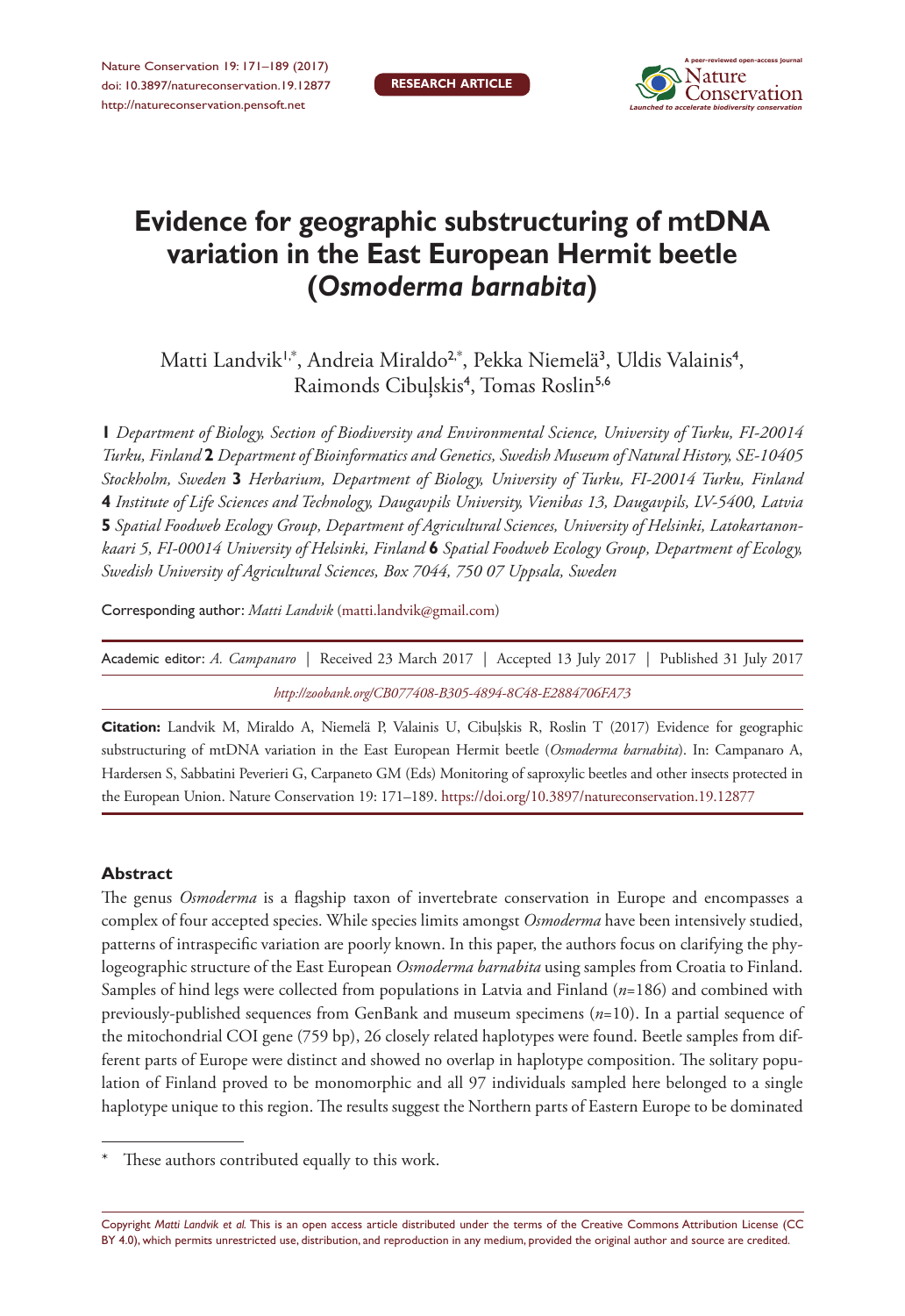by a single COI haplotype to which most of the other haplotypes are linked by one or two mutations. The pattern seems to reflect a founder effect or a strong bottleneck event. While *O. barnabita* is widely distributed over Eastern Europe, current patterns of mitochondrial genetic diversity appear influenced by population history and little homogenisation by ongoing gene flow. From a conservation perspective, the patterns suggest that regional populations might need to be managed as subunits and that the population of Finland may be affected by low genetic diversity.

#### **Keywords**

*Osmoderma*, population expansion, demographic history, phylogeography, sub-populations, threatened species

#### **Introduction**

Genetic diversity within a single species is a fundamental aspect of biodiversity and can be used in species conservation and management (Woodcock et al. 2007, Frankham et al. 2009, Todisco et al. 2010, Solano et al. 2013). Analyses of DNA polymorphisms offer high resolution and can resolve intraspecific patterning even within morphologically similar cryptic species (Hebert et al. 2003b, Bickford et al. 2007, Murray et al. 2008, Huemer and Hebert 2011, Jusoh et al. 2014, Solano et al. 2016). For efficient species conservation, resolving such patterns is necessary to recognise genetic issues amongst sub-populations, e.g. genetic erosion, genetic distance or potential ESUs (evolutionarily significant units) (Crandall et al. 2000, Fraser and Bernatchez 2001, Abellán et al. 2007, Frankham et al. 2009, Zauli et al. 2016).

A wealth of molecular methods is now available for detecting the level of intraspecific diversity or divergence amongst sub-populations (Todisco et al. 2012, Theissinger et al. 2013, Drag et al. 2015), with sequences of the mtDNA COI gene (mitochondrial DNA cytochrome *c* oxidase *subunit* 1 gene) forming a popular target (Williams et al. 2006, Hajibabaei et al. 2007, Painter et al. 2007, Knopp et al. 2011, Čandek and Kuntner 2015). Despite distinct constraints on sequence variation in the COI locus (e.g. Moritz and Cicero 2004, Galtier et al. 2009, Smith et al. 2012, Pentinsaari et al. 2014b, 2016), mitochondrial DNA offers several advantages for molecular population studies: first, the target DNA is available in high copy numbers and thus easily extractable. Second, the effective population size of such maternally inherited markers is only half that of nuclear genes and mtDNA is hence particularly sensitive to founder and bottleneck effects (Avise 2004). Finally, the COI gene, in particular, offers a convenient level of variation to address patterns and processes at intermediate time scales, with a high level of variation amongst beetle species specifically (Wirta et al. 2010, Pentinsaari et al. 2014a, Pentinsaari et al. 2016).

In Europe, the migration of organisms after the Pleistocene glacial period has significantly influenced patterns of genetic variation within species (Hewitt 1996, 2000; Donner 2005). Following the retreat of the ice sheet, the predominant expansion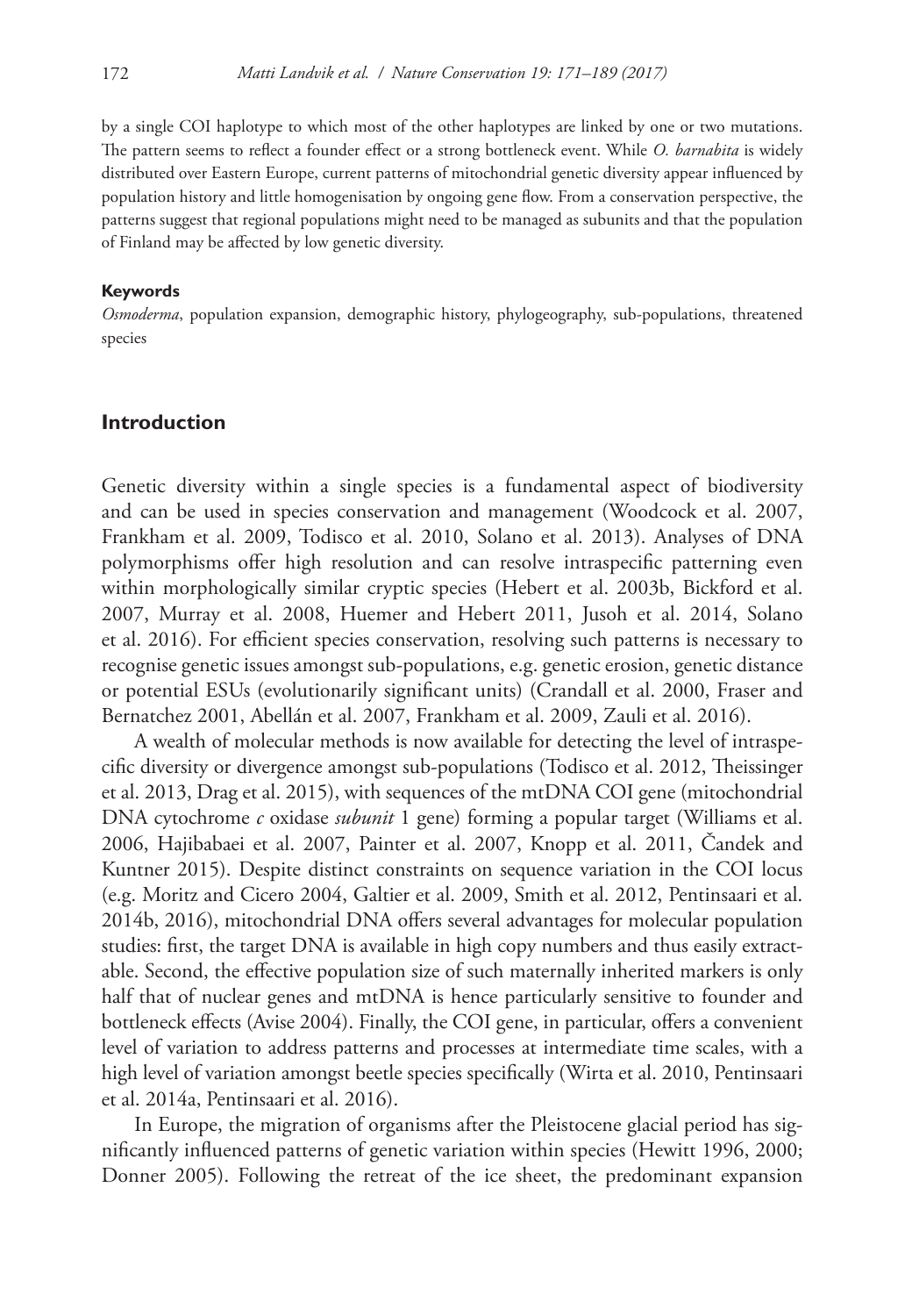routes were from Southern Europe towards the North (Hewitt 1999, 2004) or from some cryptic refugia in Central and Eastern Europe (Stewart and Lister 2001, Schmitt and Varga 2012). Factors in the demographic history of sub-populations (e.g. isolation, gene flow and gene drift) may explain present-day ranges, differences in ecology and ultimately resource use (Knopp et al. 2011, Miraldo and Hanski 2014, Solano et al. 2016, Zauli et al. 2016). They may also influence current levels of genetic variation, affecting the evolutionary potential of a given (sub)-population (Avise 2000, Weber et al. 2000, Dalén et al. 2007, Allendorf et al. 2013). Thus, information on the demographic history of the species can be applied as a valuable tool in conservation actions of threatened species (Audisio et al. 2009, Todisco et al. 2010, Solano et al. 2013, Drag et al. 2015).

In Europe, one example of a taxon presumptively expanding from South to North after the glacial period is the genus *Osmoderma* LePeletier & Audinet-Serville, 1828 (Audisio et al. 2007, 2009). These 'hermit beetles' comprise a flagship taxon for arthropod conservation and are included in Annexes II and IV of the Habitats Directive of the European Union as a priority species for conservation (Anonymous 1992, European Commission 2007). The genus *Osmoderma* is particularly vulnerable to the loss of veteran trees, as its larvae requires tree cavities (Ranius and Nilsson 1997, Landvik et al. 2016a) where it occurs in nutritious wood mould substrate (Landvik et al. 2016b). Such large trees and such cavities have become rare in modern forests – a development now threatening the diversity of saproxylic species in Europe (Nieto and Alexander 2010, Stokland et al. 2012, Carpaneto et al. 2015).

The hermit beetles were previously thought to be a single species, *Osmoderma eremita*. However, following the revisions by Gusakov (2002) and Audisio et al. (2007, 2009), it is currently divided into two main clades (with a primarily West- and an East-European distribution, respectively), encompassing a total of four confirmed species (Audisio et al. 2007, 2009). The exact taxonomy of these species has been debated and the updated nomenclature of Audisio et al. (2007) has henceforth been adopted by the authors. The West European cluster comprises widely distributed *O. eremita,* with *O. cristinae* and *O. italicum.* Whether the latter form 'good species' is nonetheless debated (Audisio et al. 2007, Audisio et al. 2009). The East-European clade encompasses two species; the widely distributed *O. barnabita* and the Greek *O. lassallei* (Audisio et al. 2007, Audisio et al. 2009).

In this paper, the authors focus on *Osmoderma barnabita* within the Eastern clade of the hermit beetle, occurring from Northern Greece across Eastern parts of Europe and Western Russia to South West Finland (see Audisio et al. 2007, 2009). Focusing on a partial sequence of the mtDNA COI gene from individuals across Europe, the aim is to (i) test whether Hewitt's paradigm (Hewitt 1996, 1999, 2000, 2004) applies to this species, (ii) examine the partitioning of mtDNA haplotype diversity amongst regions, (iii) propose possible processes based on the patterns found and (iv) make an inference to the implications of these patterns and processes for conservation.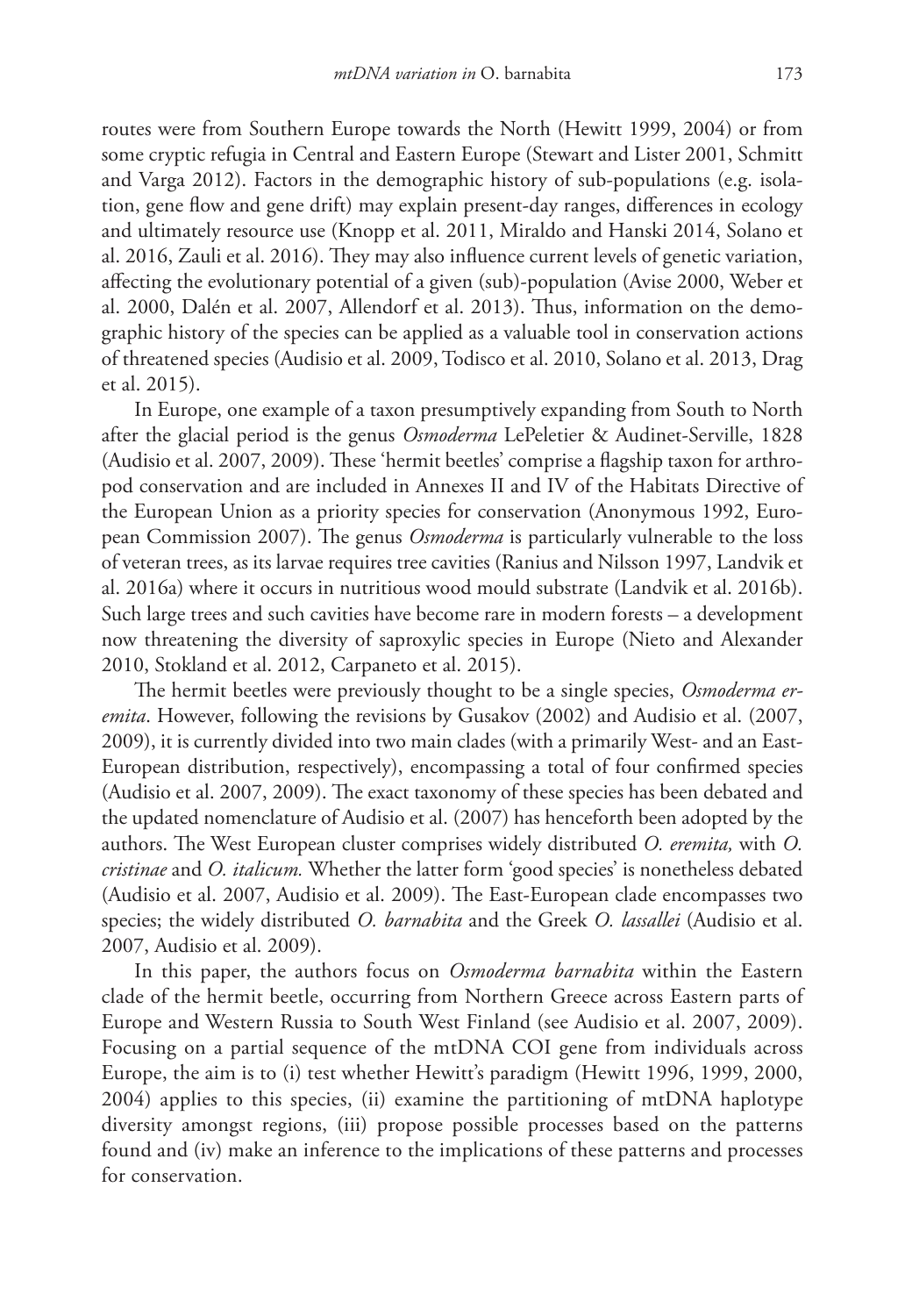#### **Material and methods**

#### **Sample collection**

To obtain comprehensive material from the full range of *O. barnabita*, three sources were used: samples of hind leg tarsus or tibia from live beetles sampled in Latvia and Finland (*n*=186), previously published sequences from GenBank (*n*=3) and new sequences from dry-mounted and ethanol-stored museum specimens (*n*=7). In total, material was obtained from 196 individuals collected in 9 countries (Figure 1; Table 1; Suppl. material 1).

Non-destructive sampling was achieved by pheromone trapping (in Finland and Latvia); for a trap description see Landvik et al. (2016a). As pheromone, +-gamma-decalactone (W236012-25G-K, Sigma-Aldrich<sup>"</sup>, SAFC", St. Louis, USA) was applied, this being a genus-specific pheromone released by the males (Larsson et al. 2003, Svensson et al. 2009, Zauli et al. 2016). Samples consisting of a hind leg fragment were taken from live beetles which were released after sampling. Leg fragments were preserved in 96 vol-% purified ethanol and stored at a temperature of -18 °C ±2 °C before DNA extraction. The majority of all specimens (*n*=186) was collected in two areas: Finland (*n*=97) and Latvia (*n*=89). The Finnish samples were collected in summer 2011 and 2012 in the Turku city region, within a single sampling area of 8.3km² encompassing Ruissalo, Artukainen, Jänessaari, Muhkuri, Pansio and Runeberg Park. The Latvian samples were collected in an area of 4.1km² in the Pededze Valley (see Suppl. material 1: Table A1).

Museum specimens (total *n*=7), from single locations, were obtained on request from Central and Eastern European museums (Figure 1, Table 1; data from Estonia, Hungary, Romania and Russia). Data obtained from GenBank included three previously published sequences from Croatia, Germany and Slovakia (see Suppl. material 1: Table A1; Audisio et al. 2009). A specimen collected from Greece (Audisio et al. 2009) was removed from the final analysis due to doubts regarding its species identity. A set of fifteen previously published sequences from Poland (*n*=8) and Finland (*n*=7) were not used in the final dataset, as they were clearly shorter (255 bp lesser) than the rest of the sequences used here (cf. Svensson et al. 2009), or offered shorter reads of clean sequence than the rest of the sequences used (cf. Landvik et al. 2013).

#### **DNA extraction, amplification and sequencing**

Total DNA was extracted from leg samples using the Macherey-Nagel NucleoSpin Tissue kit following the manufacturer's instructions. To amplify a more diverse fragment (approx. 800 base pairs) than the most commonly used 'barcoding region' (Hebert et al. 2003a) of the mitochondrial COI gene, a primer pair (COI-Ob2 f: TGATTATTTTCGACAAACCACAAA and COI-Ob2 r: TTGCATAGATTATTC-CTAATGTGC) was designed by using previous *Osmoderma barnabita* mtDNA COI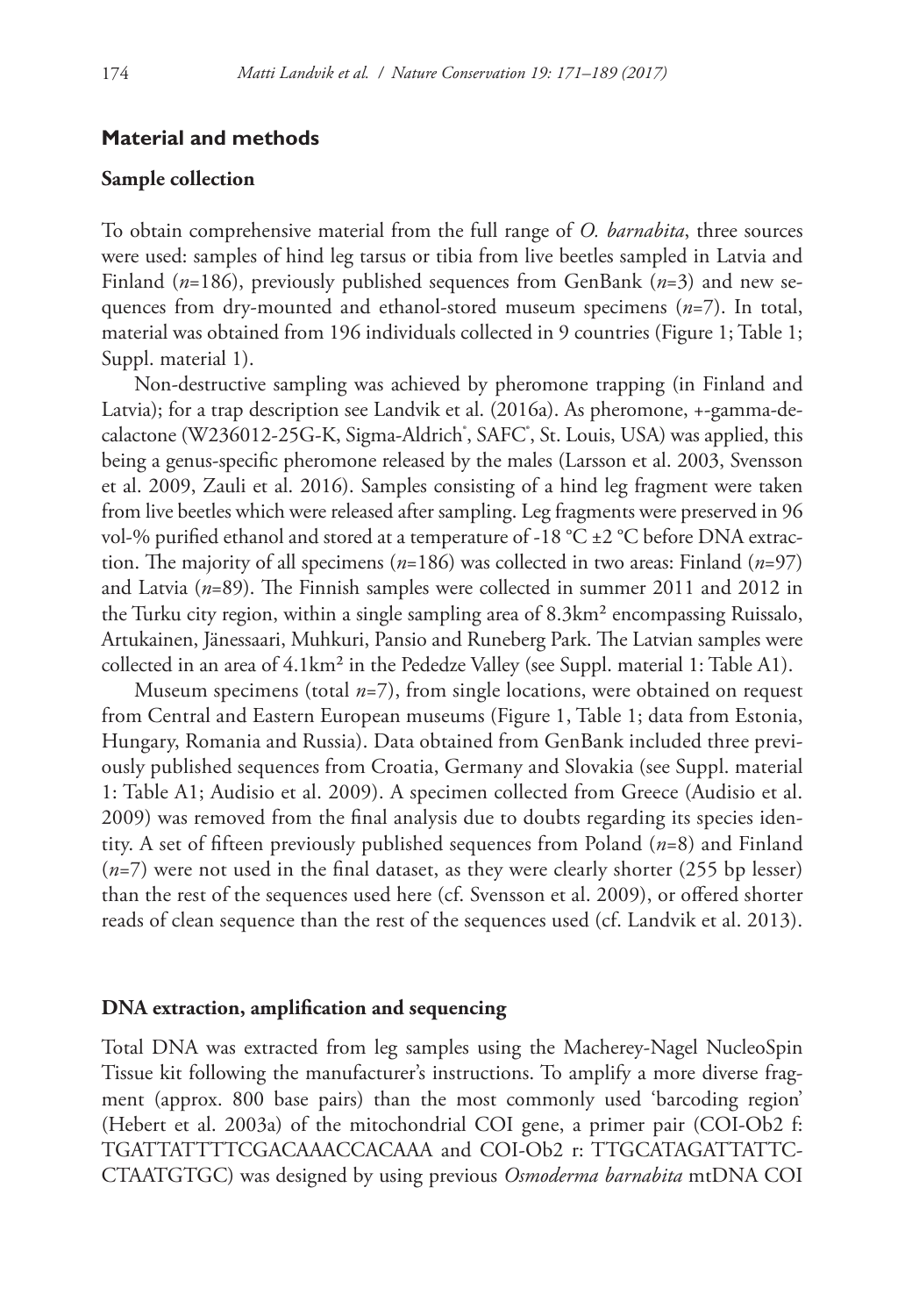

**Figure 1.** Sampling sites of *Osmoderma barnabita* and of CO1 haplotypes within regions. The regional sub-populations defined in the text are indicated by hatched areas. Sampling sites are identified by open circles.

sequences from GenBank (see Audisio et al. 2009, Landvik et al. 2013). For PCR, KAPA2G Robust HotStart ReadyMix was used with a reaction volume of 12.5µl reaction, wherein the concentration of primers was 0.2µM and DNA 3µl. The thermal profile of PCR was: first 95°C for 3min, then 95°C for 15s, 52°C for 15s, 72°C for 30s for 40 cycles and finally 72°C for 5min and 10°C for 2min. Successful amplicons were Sanger-sequenced by Macrogen Europe, Amsterdam.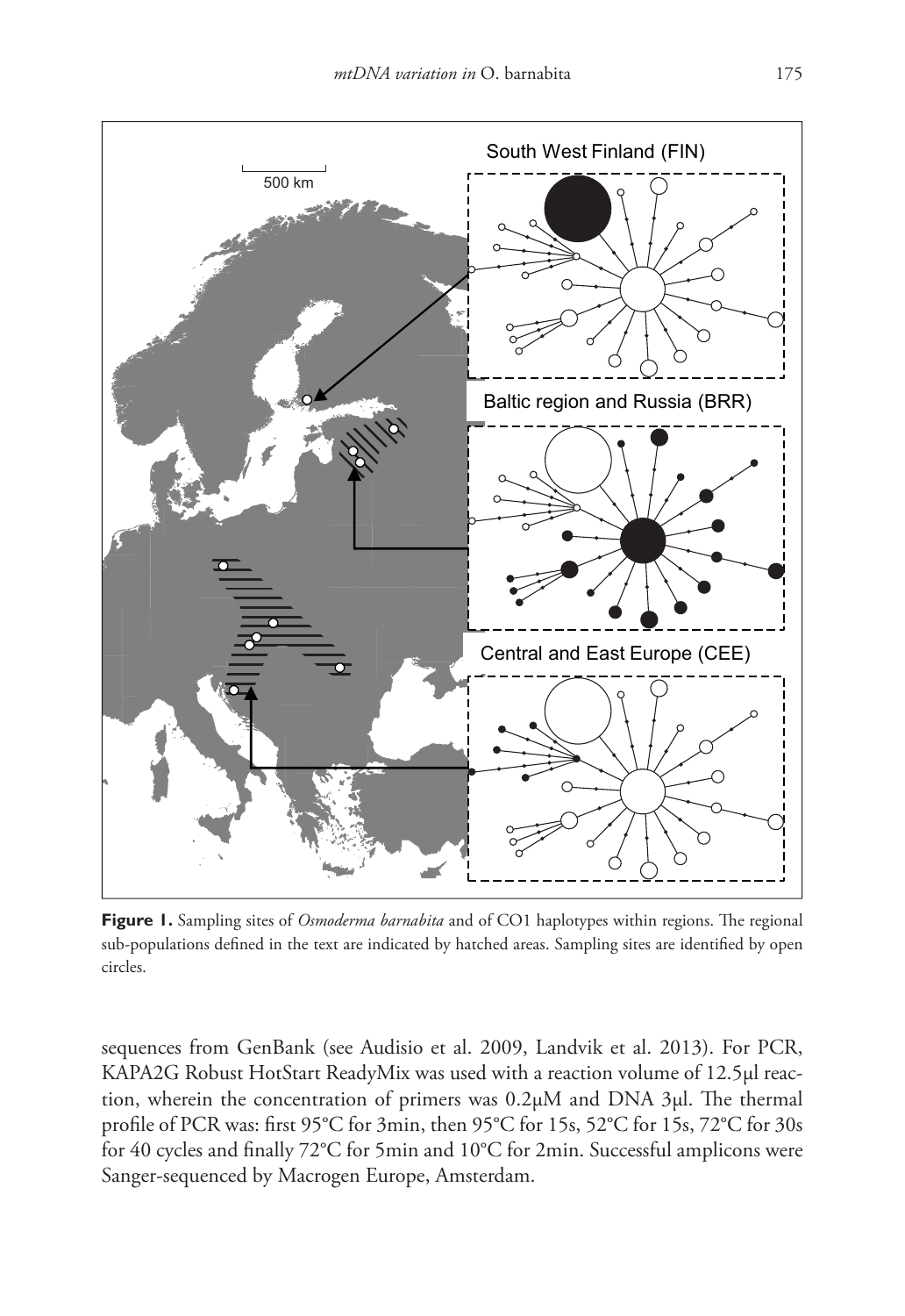**Table 1.** Origin of sequence data used in this study (\*reared individual). Sequenced specimens were collected from Central, Eastern and Northern Europe. The main part of the dataset (*N*=193) consists of new sequences (GenBank accession codes: [KY362552](http://www.ncbi.nlm.nih.gov/nuccore/KY362552)–[KY362744](http://www.ncbi.nlm.nih.gov/nuccore/KY362744)), with additional material obtained from Audisio et al. (2009). Extended information of sampled individuals (e.g. GenBank accession codes) is provided in Suppl. material 1: Table A1.

| Country  | Location                 | <b>Collecting dates</b>              | Coordinates      | No.<br>individuals | Reference           |
|----------|--------------------------|--------------------------------------|------------------|--------------------|---------------------|
| Croatia  | Plitvice Lakes Nat. Park | 30.7.2002                            | 44°52'N, 15°34'E |                    | Audisio et al. 2009 |
| Estonia  | Koiva woodland           | n.a.                                 | 57°40'N, 26°15'E | 1                  | current study       |
| Finland  | Turku region             | $18.7 - 1.8.2011$<br>and 4-30.7.2012 | 60°25'N, 22°09'E | 97                 | current study       |
| Germany  | Saxony, Hagberg          | 12.6.2005                            | 51°32'N, 14°38'E |                    | Audisio et al. 2009 |
| Hungary  | Győr, Győr-Moson-Sopron  | $20.1.2011*$                         | 47°42'N, 17°36'E | $1*$               | current study       |
| Hungary  | Sárvár, Vas county       | 28.7.2008                            | 47°17'N, 16°57'E |                    | current study       |
| Latvia   | Pededze Valley           | 5-26.7.2011                          | 57°30'N, 26°53'E | 89                 | current study       |
| Slovakia | Zvolen, Dobrá Niva       | 7.2006                               | 48°28'N, 19°06'E |                    | Audisio et al. 2009 |
| Romania  | Roades, Brasov           | 12.7.2012                            | 46°04'N, 25°03'E |                    | current study       |
| Russia   | Tolmachevo               | 23.6.2011                            | 58°51'N, 29°52'E | 3                  | current study       |

## **Genetic data analysis**

## **Estimation of haplotype relationships and genetic population structure**

MtDNA sequences were edited with Geneious v8.1.7 (Kearse et al*.* 2012) to a length of 759 base pairs and aligned for analyses using MUSCLE (Edgar 2004). A minimum spanning network (MSN) of mtDNA COI haplotypes was constructed using package *pegas* (Paradis 2012) in R statistics version 3.1.2 (R Development Core Team 2015). For analyses, Europe was split into three main regions from which samples were available: i) the Baltic region including Western Russia (BRR=Latvia, Estonia and Western Russia); ii) Central and Eastern Europe (CEE=Croatia, Germany, Hungary, Slovakia and Romania) and iii) South-West Finland (FIN=Turku region). Genetic diversity within these regional populations was assessed based on estimates of haplotype number (*hn*, the total count of different haplotypes), haplotype diversity (*h*), mean pairwise difference of nucleotides (*ī*) and nucleotide diversity  $(\pi)$  as calculated in DnaSP version 5 (Librado and Rozas 2009). High values of these indices are directly proportional to high levels of genetic diversity and, for example, high *h* coupled with low p is indicative of a high number of unique haplotypes, often resulting from a recent expansion (Rogers 1995).

## **Changes in historical population size**

Historical signatures of population growth were assessed for the entire dataset by comparing the observed distribution of pairwise differences between haplotypes and the expected results under a constant population size model, a sudden-demographic expansion model and a spatial-demographic expansion model. Statistically significant differ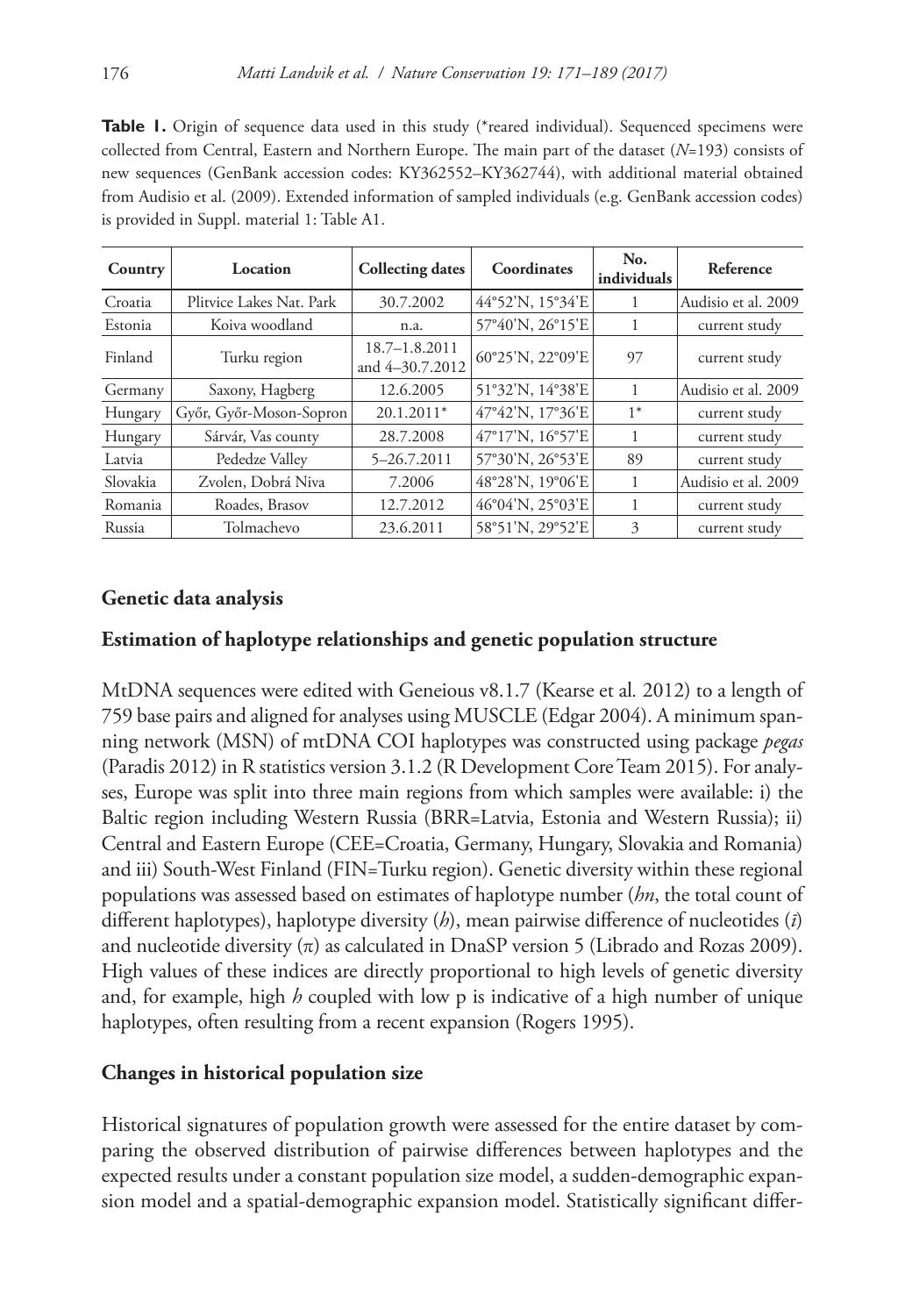ences between observed and simulated expected distributions were evaluated with the sum of the square deviations (*SSD*) and Harpending's raggedness index (*hg*) (Rogers and Harpending 1992, Harpending 1994). The constant population size model was run in DnaSP version 5 (Librado and Rozas 2009) and the expansion models were run in Arlequin version 3.5 (Excoffier and Lischer 2010). Additional evidence of historical population expansion was obtained from neutrality tests sensitive to population fluctuations; Tajima's *D* (Tajima 1989), Fu's  $F_s$  (Fu 1997), Ramos-Onsis & Rozas'  $R_s$ (Ramos-Onsis and Rozas 2002) and comparison of diversity indices (*h*, π). All statistics were calculated using DnaSP version 5 (Librado and Rozas 2009). The significance of all statistics was assessed with 10000 coalescent simulations. Tajima's *D* and Ramon-Onsis & Rozas'  $R$ , are able to detect population expansions from a small sample size, while Fu's  $F_{\rm s}$  can be more effective when analysing large samples with a rapid coalescent time (Fahey et al. 2014). Significantly negative departures from zero for Tajima's *D* and Fu's F<sub>s</sub> values may indicate population expansions (Tajima 1989, Fu 1997, Drummond and Rambaut 2007).

#### **Results**

#### **COI diversity and substructuring**

This dataset of 196 mtDNA COI sequences included a total of 26 unique haplotypes. All haplotypes were closely related to each other and separated by only one to four mutations from the central COI haplotype (H5; Figure 2). Despite this overall similarity, haplotypes from different geographic regions occupied different and non-overlapping parts of the minimum-spanning network (Figure 2), suggesting strong phylogeographic structuring amongst regions. Haplotype diversity also differed substantially amongst regions. In the northernmost population (Finland), only a single haplotype was detected despite an extensive sampling effort (*N*=97), whereas in the region South of it, 19 haplotypes were detected in a similar-sized sample (*N*=93; Figure 2). Overall, haplotype diversity (*h*) increases southwards, with values for sub-populations ranging from 0 in Finland to 1 ± SD 0.0093 for haplotypes from different regions (CEE; Table 2). Correspondingly, the mean pairwise difference amongst mtDNA sequences from a given region (Figure 1) was highest in Central and Eastern Europe but naturally zero in the Finnish population (Table 2). Variation in nucleotide diversity  $(\pi)$  reflected this overall trend, again ranging from zero in the Finnish site to maximum values in the region of Central and Eastern Europe (CEE; Table 2).

#### **Changes in historical population size**

All tests applied suggested that either population expansion or pronounced selection had occurred. Values of both Tajima's *D* (*D*=-1.9575, *P*=0.002) and Fu's  $F_s$  ( $F_s$ =-22.2775,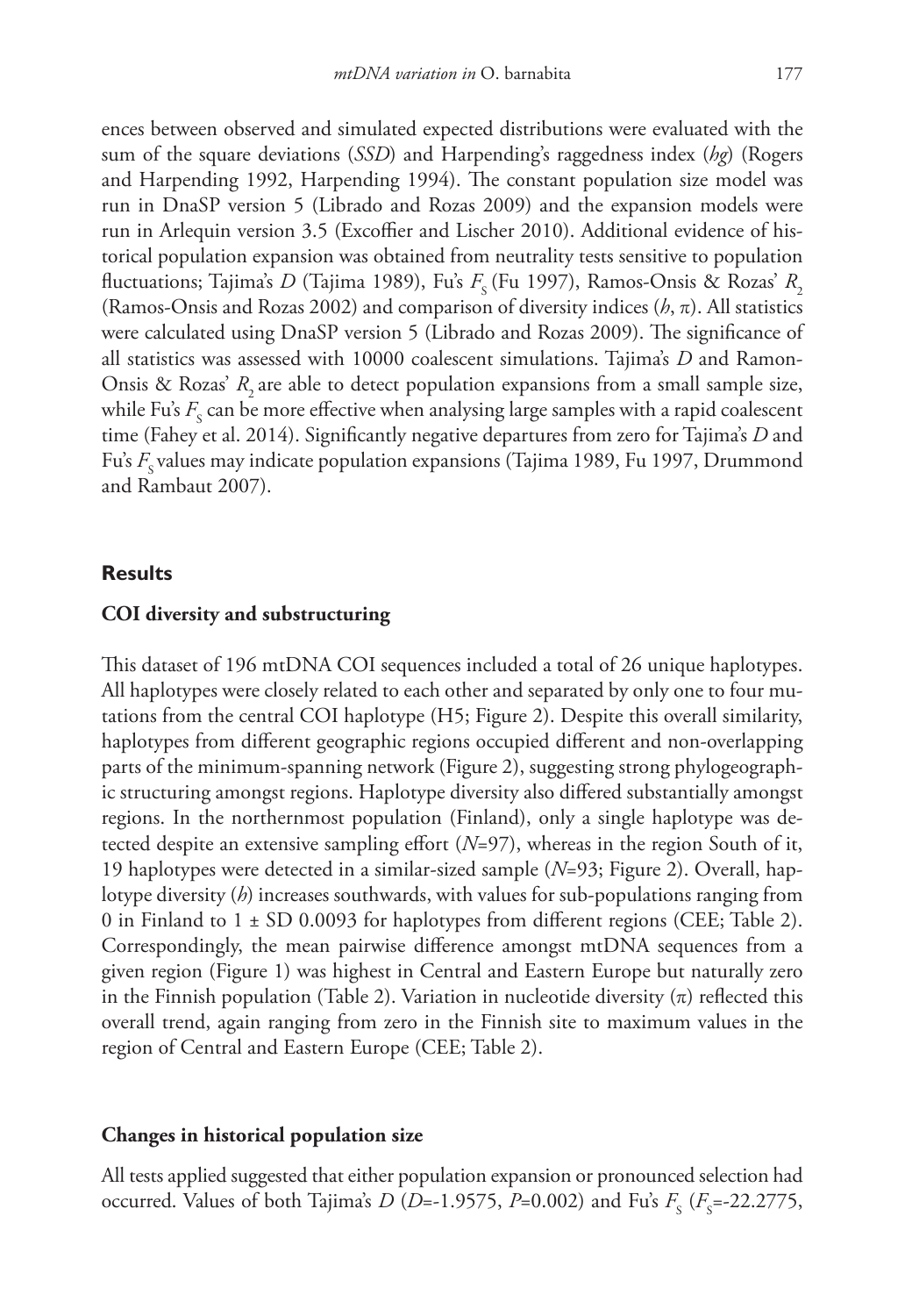

**Figure 2.** Minimum spanning networks presenting 26 haplotypes in *O. barnabita*. The size of each circle corresponds to its relative frequency in the total sample. The number in each circle offers a unique identifier for each haplotype (H1-H26). Haplotype samples collected from the Baltic region and Russia (BRR: Estonia, *N*= 1, H5; Latvia, *N*= 89, H5, H10-26; Russia, *N*= 3, H5, H8) are coloured in orange, from Central and Eastern Europe (CEE: Croatia, *N*= 1, H1; Germany, *N*= 1, H2; Hungary, *N*= 2, H6, H7; Slovakia, *N*= 1, H3; Romania, *N*= 1, H9) in light green and Finnish samples from the Turku region (FIN, H4: Artukainen, *N*= 3; Jänessaari, *N*= 4; Muhkuri, *N*= 7; Pansio, *N*= 1; Ruissalo, *N*= 81; Runeberg Park, *N*= 1) in dark blue, with haplotype numbers in white. Smaller black dots on lines between individual haplotypes indicate the number of mutation steps separating them.

**Table 2.** Mitochondrial DNA CO1 sequences variation in *Osmoderma barnabita*. Estimates of genetic diversity amongst regions, with the following metrics identified: *N*= regional sample size (number of individuals), *hn*= number of distinct haplotypes, *h*= haplotype diversity, *P*= polymorphic sites, *ī*= mean pairwise genetic differences (uncorrected p distances), π= nucleotide diversity. Calculations are based on a sequence length of 759 bp.

| Area                             | N        | bn       | $h$ (mean $\pm$ s.d.)           |    | $\bar{i}$ (mean $\pm$ s.d.) | $\pi$ (mean $\pm$ s.d.) |
|----------------------------------|----------|----------|---------------------------------|----|-----------------------------|-------------------------|
| FIN (Turku region, Finland)      | 97       |          |                                 | 0  |                             |                         |
| BRR (Baltic region and Russia)   | 93       | 19       | $0.771 \pm 0.0019$              |    | $1.3478 \pm 0.8428$         | $0.0018 \pm 0.0012$     |
| CEE (Central and Eastern Europe) | $\sigma$ | $\Omega$ | $1.000 \pm 0.0093$              | 10 | $3.3300 \pm 1.9861$         | $0.0044 \pm 0.0030$     |
| BRR and CEE combined             | 99       |          | $25 \mid 0.798 \pm 0.0400 \mid$ | 25 | $1.5811 \pm 0.9490$         | $0.0021 \pm 0.0014$     |
| Pooled sample                    | 196      |          | $0.705 \pm 0.0300$              | 26 | $1.3201 \pm 0.8262$         | $0.0017 \pm 0.0012$     |

*P*>0.001) were negative and statistically significant, thus indicating either an expansion or strong selection within the overall population of *O. barnabita*. Population expansion was further confirmed by significant values of Ramos-Onsis' and Rozas' statistics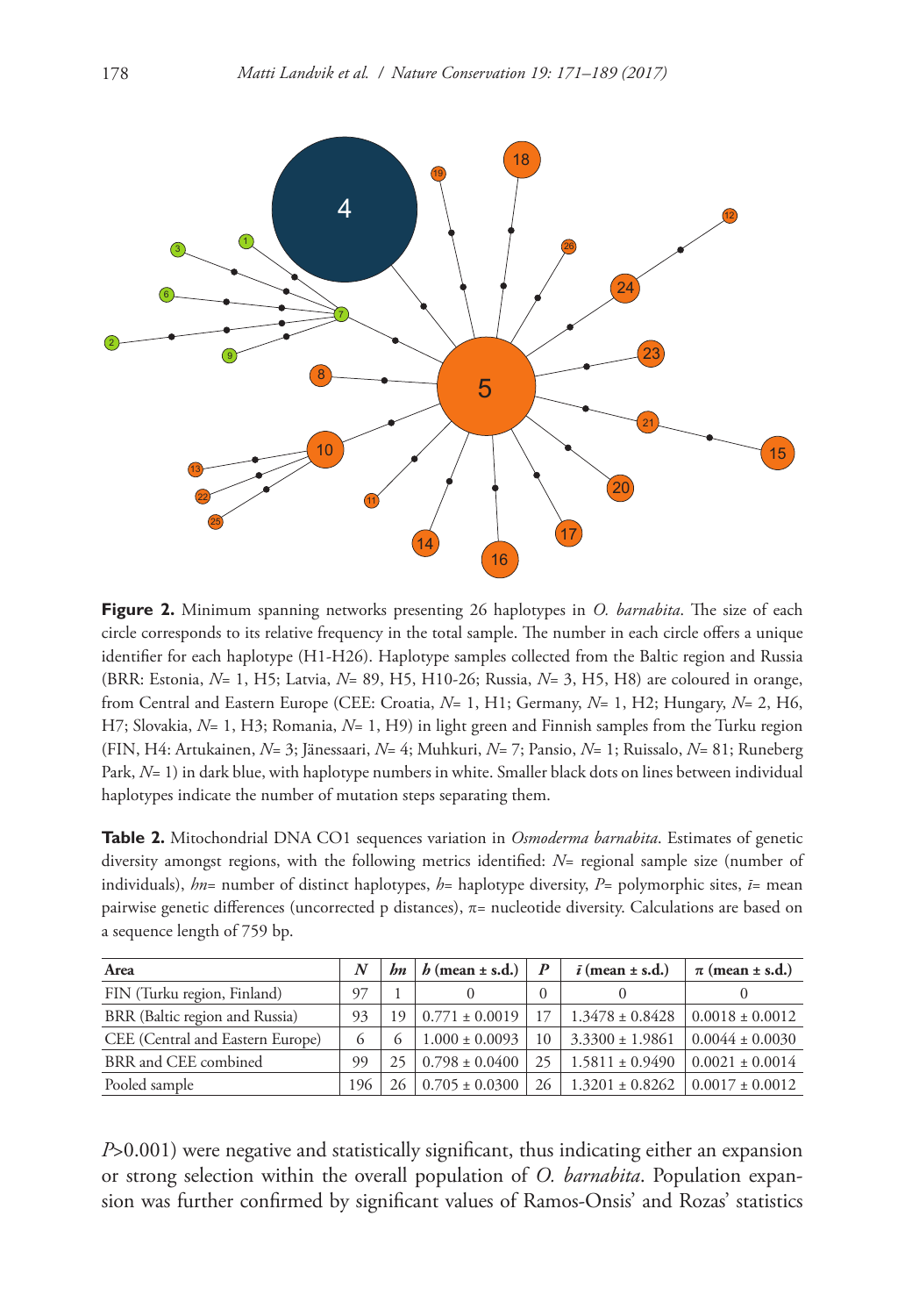$(R<sub>2</sub>=0.0257, P=0.029)$ . This analysis of mismatch distributions revealed significant Harpending's raggedness (*hg*=0.0275, *P*=0.025), again implying that the null hypothesis of constant population size can be rejected. Turning to the two models of sudden demographic expansion versus spatial expansion model, neither could be rejected (*SDD*=0.0011, *P*=0.770; *hg*=0.02747, *P*=0.79; *SDD*=0.0006, *P*=0.820; *hg*=0.02747, *P*=0.90). Thus, the patterns seem compatible with either model.

#### **Discussion**

The current distribution of haplotype diversity in *O. barnabita* seems consistent with a recent expansion through Eastern Europe. As a result of these historic processes, haplotype diversity decreased from the South northwards to a single haplotype present in the northernmost population. Distinct haplotype clades were found within different parts of Europe, suggesting strong phylogeographic structuring amongst regions. Each of these findings has implications for the conservation and management of this flagship species, as will be further discussed below.

#### **Historic population expansion in** *O. barnabita*

The current distribution of mtDNA haplotypes in *O. barnabita* seems highly indicative of demographic expansion. Overall, the haplotype network showed a star-shaped topology as characteristic of population expansion after a bottleneck, wherein newer mutations form groups of (mostly) lower-frequency haplotypes budding from a central haplotype (Figure 2; see Slatkin and Hudson 1991, Avise 2000, Charlesworth and Charlesworth 2012, Fahey et al. 2014). All tests of expansion proved significant and attested to a rapid growth of the European population. Different regions within Europe were characterised by different and non-overlapping haplotypes (cf. Figures 1 and 2), which could have been partly caused by low sampling intensity in more southern regions. Nevertheless, the main pattern of expansion seems more compatible with colonisation followed by diversification *in situ* than with the expansion of an already diverse population with gradual decrease of extant diversity along the expansion route. The overall network is compatible with colonisation from a founder population, where ancestral haplotype diversity has decreased due to repeated bottleneck effects along the colonisation route. Regional diversity has later recovered with rapid population growth, producing variants surrounding the central haplotype (cf. Figures 1 and 2).

Given the geological history of Europe (Donner 2005), the expansion to more northern areas has clearly taken place after the Pleistocene ice ages – since the species now occupies regions previously covered by ice (Hewitt 1999, 2000, 2004). During the maximum extent of the ice, the species was likely confined to a refugium in the Balkan region (Audisio et al. 2007, 2009) or to some unknown cryptic refugium or refugia in Central or Eastern Europe (e.g. Stewart and Lister 2001, Schmitt and Varga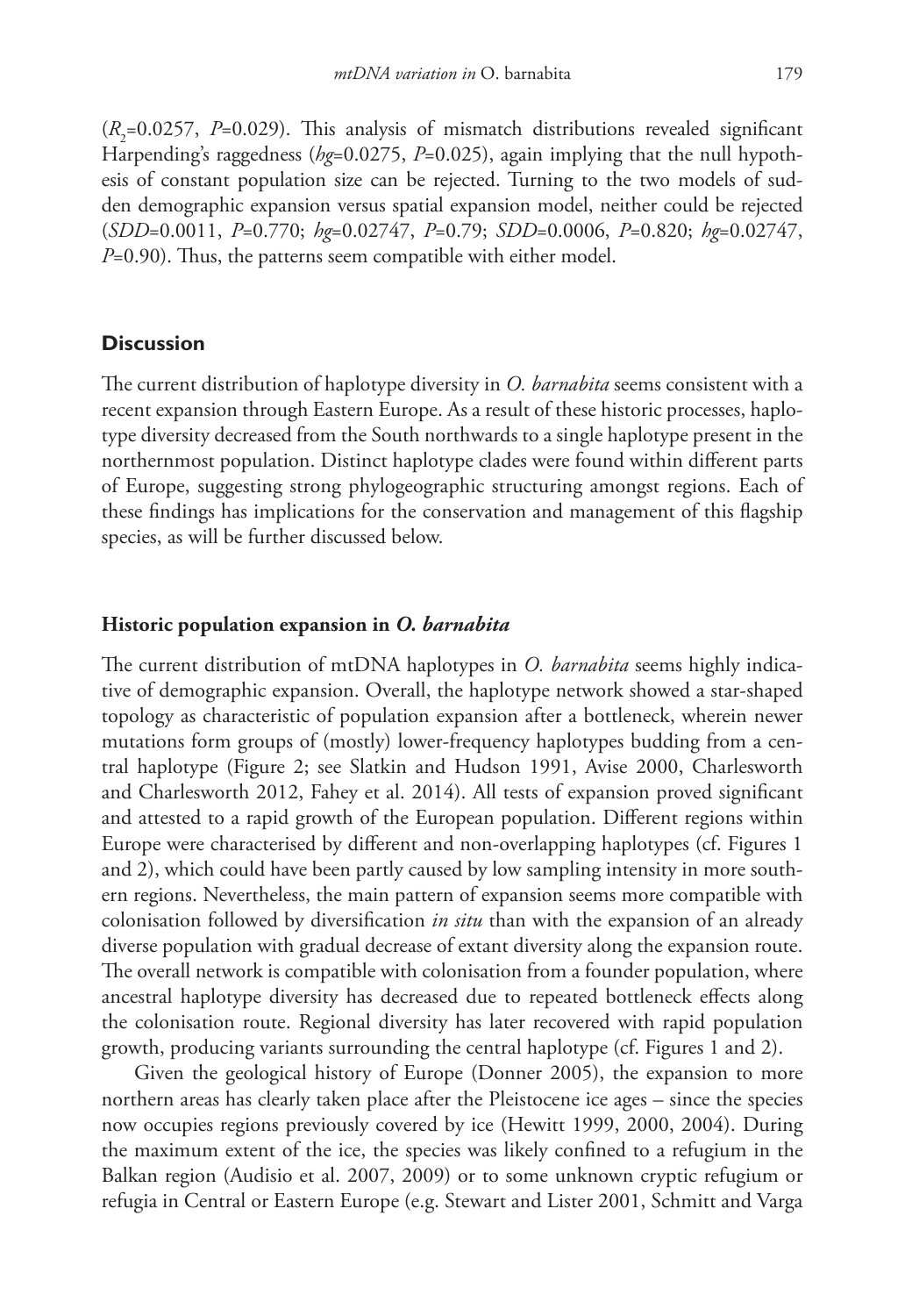2012). Thus, in the case of *O. barnabita*, these results cannot fully rule out the existence of unknown cryptic refugia. Even so, the current phylogeographic structure detected within the species *O. barnabita* is compatible with general patterns envisaged across the genus *Osmoderma* (Audisio et al. 2007, 2009) and congruent with general post-glacial migration patterns in other animals and plants (e.g. Hewitt 2000, Hewitt 2001, Schmitt and Seitz 2002, Gratton et al. 2008, Dapporto 2010). Given the specific habitat of *O. barnabita* in old, hollow trees, the species' expansion route has probably followed the northward expansion of old-growth deciduous forests (Ferris et al. 1998, Hewitt 1999, Drag et al. 2015).

#### **Current haplotype diversity in** *O. barnabita*

Given the imprints of post-glacial history described above, the distribution of mtDNA variation within the current range of *O. barnabita* is characterised by two patterns: distinct differences in the haplotype composition of different regions and a marked decrease of genetic diversity towards the North. Both patterns attest to the fact that, following the colonisation of regions, later gene flow may have been much too weak to homogenise genetic composition.

In terms of genetic diversity, all metrics of diversity decreased northwards. The highest levels of mtDNA COI diversity were encountered in Central and Eastern Europe (Figure 1). Here, every sampling site revealed some locality-specific haplotype (Figures 1 and 2), suggesting high diversity even at a small scale within regions. However, many of these samples were too small to merit firm conclusions and more extensive sampling could reveal not only more shared haplotypes, but also currently unknown central haplotypes.

Beetles in the genus *Osmoderma* specialise in old deciduous trees (Ranius and Nilsson 1997, Ranius et al. 2005), a resource which is very patchily distributed across Europe. *Osmoderma* beetles appear relatively weak dispersers both amongst trees within sites and even more so amongst sites (Ranius and Hedin 2001, Chiari et al. 2013, Oleksa et al. 2013), further emphasising the isolation of extant populations. Overall, these patterns suggest that the current European population of *O. barnabita* is composed of rather distinct subunits. Importantly, the genetic marker used here was selected for the high resolution of mitochondrial loci, linked to their small effective population size and high sensitivity to sampling effects (Avise 2000, Avise 2004). Further studies will be needed to reveal how these patterns are reflected in nuclear or other genetic markers (for a valuable recent resource, see Goossens 2015).

#### **Conservation and management implications**

From an applied perspective, two key implications of the reported patterns for the conservation and management of *O. barnabita* have been proposed. First, there might be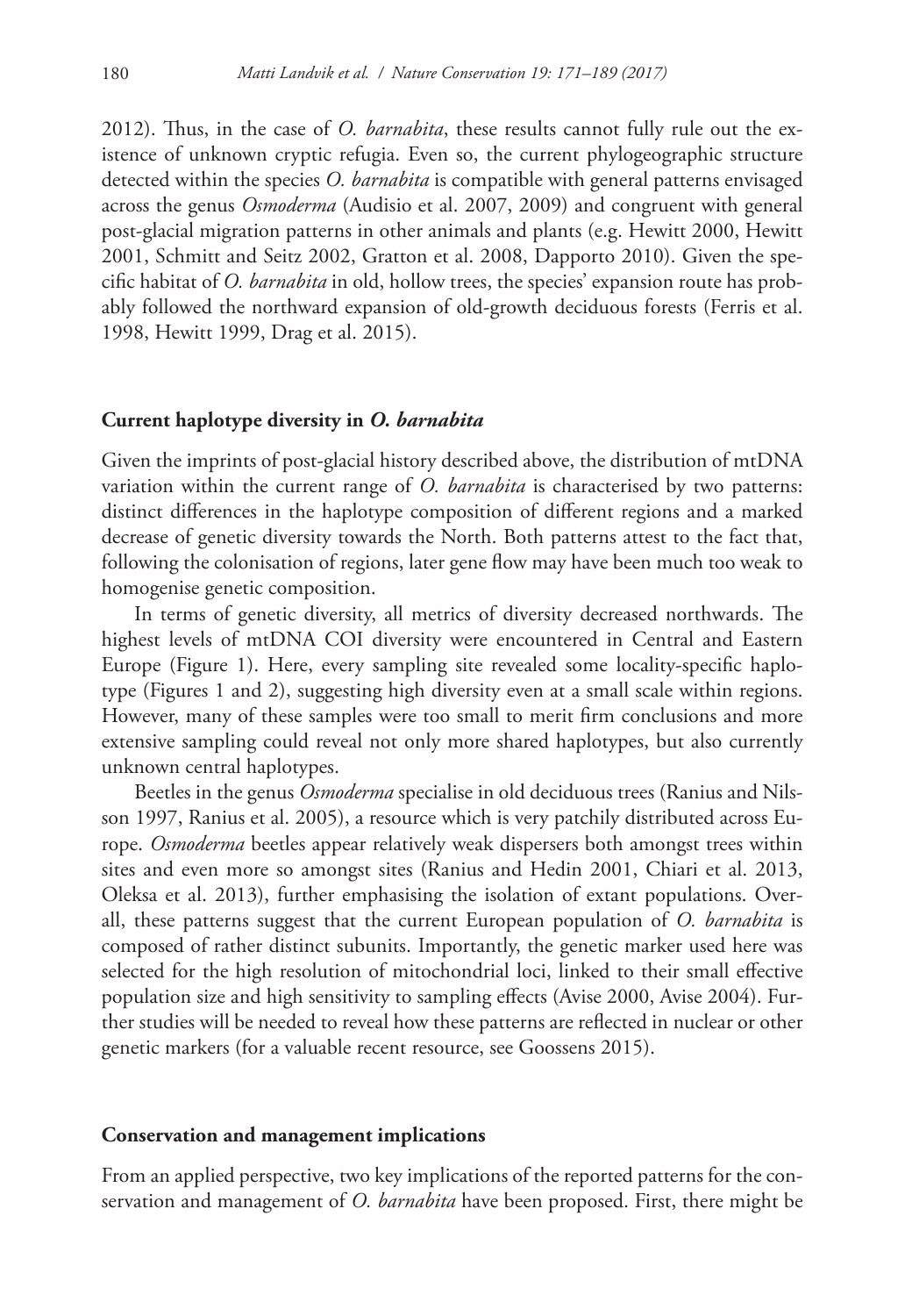a need to manage some isolated populations as independent genetic units in different parts of the species range, as they may be on different demographic and evolutionary trajectories. Second, the solitary northernmost population seems genetically impoverished, suggesting a possible risk of limited evolutionary potential.

With regard to local management units, it has been suggested that regionally adapted small populations are sensitive to changes in the environment (Ciofi et al. 2009, Frankham et al. 2009, Allendorf et al. 2013). Each unit should thus be treated as potentially unique – and also any reintroductions or transfers amongst populations should be carefully considered (cf. Frankham et al. 2009, Allendorf et al. 2013). Yet, it is stressed that variation at the single mitochondrial marker locus, used here, may be poorly reflective of variation at more selectively relevant loci and that the current patterns should be supplemented by studies of variation at other loci (cf. Goossens 2015) – and of variation in phenotypic traits.

When it comes to the genetic diversity of the northernmost population, the current low level of diversity suggests that increased attention should be given to genetic aspects in managing this unit. Persistent isolation, lack of gene flow, increased rate of inbreeding and influence of genetic drift may result in detrimental genetic changes which can elevate the regional extinction risk (Frankham et al. 2009, Allendorf et al. 2013). On the other hand, the purging of deleterious alleles may counter-balance such negative impacts (Lande 1988, Haikola et al. 2001, Keller and Waller 2002).

What creates a particular challenge to *O. barnabita* is the combination of longerterm, climatically-driven forces with current anthropogenic impact on the environment. The former process has eroded diversity over time, during the expansion phase and the latter is now causing additional isolation for the remaining populations: given its specialisation for old deciduous trees, the *Osmoderma* species complex is currently faced with a highly fragmented landscape all over its European range (cf. Ranius et al. 2005, Audisio et al. 2007). Many populations of hermit beetle species are currently confined to small tree patches in agricultural landscapes and urban areas, causing conflict between conservation and human interest (Flåten and Fjellberg 2008, Oleksa 2009, Carpaneto et al. 2010, Stokland et al. 2012, Siitonen and Ranius 2016). Local gene pools can only be safeguarded by securing the habitat at a local level. Conservation and management should focus on improving the quality and amount of the existing habitat, as the primary needs of efficient species-based conservation (cf. Jansson et al. 2009, Manning et al. 2013, Carlsson et al. 2016, Landvik et al. 2016b).

Importantly, the situation of *O. barnabita* is likely shared by many saproxylic species associated with scarce, diminishing and fragmented habitats (Nieto and Alexander 2010, Stokland et al. 2012). While less explored, other species may suffer from similar genetic threats – due to similar, historic population processes (cf. Painter et al. 2007, Trizzino et al. 2014, Gouix et al. 2015) worsened by current, anthropogenic habitat loss. Insights into the phylogeographic structure of *O. barnabita* may thus help guide future efforts to safeguard the saproxylic fauna of veteran trees. As further steps for assessing the conservation status of the *Osmoderma* species complex in Europe (Nieto and Alexander 2010), clear-cut assays of genetic diversity and inbreeding depression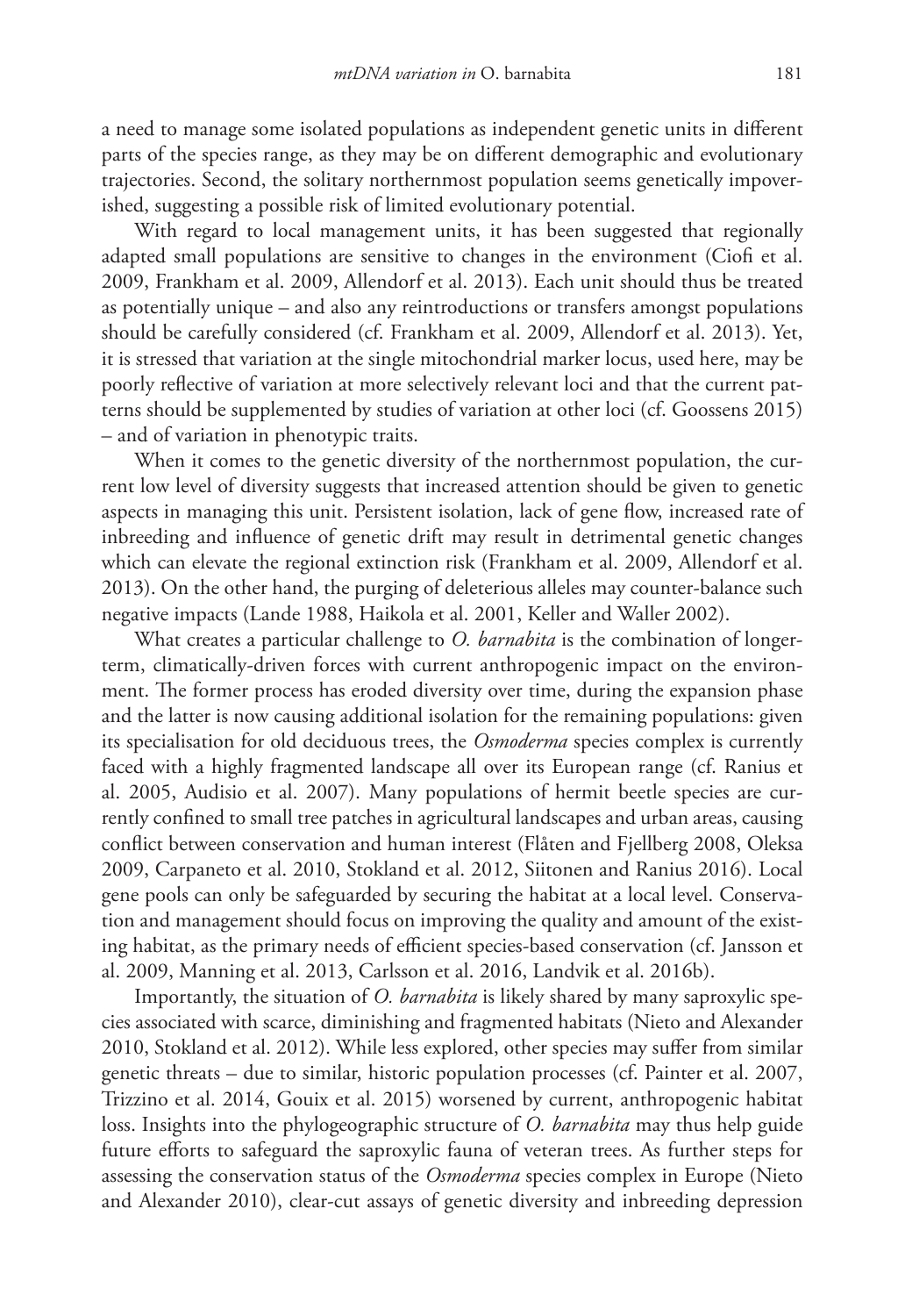amongst *Osmoderma* populations and comparative studies using complementary genetic markers are suggested. This information may guide efficient recommendations on how best to manage these charismatic invertebrate species.

# **Acknowledgements**

We thank Niklas Wahlberg and Meri Lindqvist for organising research in the Center of Evolutionary Applications, University of Turku, Finland. Financial support by the *Societas Pro Fauna et Flora Fennica* is gratefully acknowledged. Jolanta Bara coordinated and organised studies within the Latvian European Union LIFE+ programme project EREMITA MEADOWS, LIFE09/NAT/LV/000240. The following personnel at Natural History Museums and entomologists over Europe kindly provided sample specimens: Ilmar Süda (Estonia), Ottó Merkl (Hungary), Dmitry Telnov (Latvia), Arvids Barsevskis (Latvia), Vytautas Tamutis (Lithuania), Petru V. Istrate (Romania) and Andrey Frolov (Russia). We are grateful for laboratory work by Katja Salminen from the Center of Evolutionary Applications, University of Turku, Finland. We thank the subject editor and reviewers for their constructive comments and evalution of our manuscript. Legal permissions for this project were granted by city of Turku and the Centre of Economic Development, Transport and the Environment with diar.nr VAR-ELY/919/07.01/2010, VARELY403/07.01/2011 and VARELY/52/07.01/2012.



Special issue published with the contribution of the LIFE financial instrument of the European Union.

## **References**

- Abellán P, Gómez-Zurita J, Millán A, Sánchez-Fernández D, Velasco J, Galián J, Ribera I (2007) Conservation genetics in hypersaline inland waters: mitochondrial diversity and phylogeography of an endangered Iberian beetle (Coleoptera: Hydraenidae). Conservation Genetics 8: 79–88.<https://doi.org/10.1007/s10592-006-9150-9>
- Allendorf FW, Luikart G, Aitken SA (2013) Conservation and the Genetics of Populations. Second Edition. Wiley-Blackwell, Oxford, UK, 1–602.
- Anonymous (1992) Directive 92/43 of the Council of the European Community on the Conservation of Habitats and Wild Fauna and Flora, Brussels, Belgium, 1–44.
- Audisio P, Brustel H, Carpaneto GM, Coletti G, Mancini E, Piatella E, Trizzino M, Dutto M, Antonini G, De Biase A (2007) Updating the taxonomy and distribution of the European *Osmoderma*, and strategies for their conservation. Fragmenta entomologica Roma 39: 73–290.<https://doi.org/10.4081/fe.2007.124>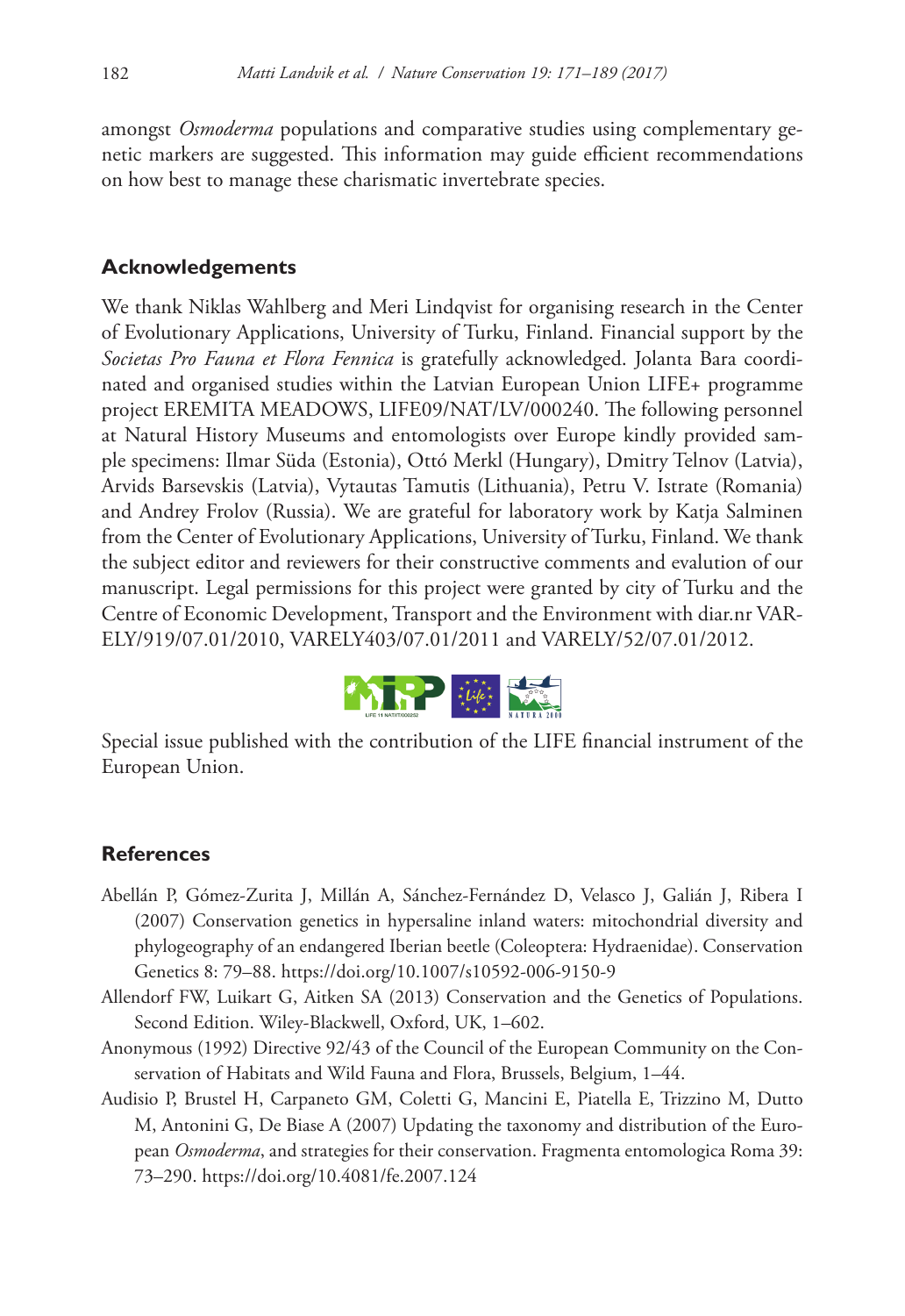- Audisio P, Brustel H, Carpaneto GM, Coletti G, Mancini E, Trizzino M, Antonini G, De Biase A (2009) Data on molecular taxonomy and genetic diversification of the European Hermit beetles, a species complex of endangered insects (Coleoptera: Scarabaeidae, Cetoniinae, Osmoderma). Journal of Zoological Systematics and Evolutionary Research 47: 88–95. <https://doi.org/10.1111/j.1439-0469.2008.00475.x>
- Avise JC (2000) Phylogeography: The history and formation of species. Harvard University Press (Cambridge-Massachusetts, USA, 1-447
- Avise JC (2004) Molecular Markers, Natural History, and Evolution. Second edition. Sinauer Associates, Sunderland-Massachusetts, USA, 1–684.
- Bickford D, Lohman DJ, Sodhi NS, Ng PKL, Meier R, Winker K, Ingram KK, Das I (2007) Cryptic species as a window on diversity and conservation. Trends in Ecology and Evolution 22: 148–155. <https://doi.org/10.1016/j.tree.2006.11.004>
- Čandek K, Kuntner M (2015) DNA barcoding gap: reliable species identification over morphological and geographical scales. Molecular Ecology Resources 15: 268–277. [https://doi.](https://doi.org/10.1111/1755-0998.12304) [org/10.1111/1755-0998.12304](https://doi.org/10.1111/1755-0998.12304)
- Carlsson S, Bergman KO, Jansson N, Ranius T, Milberg P (2016) Boxing for biodiversity: evaluation of an artificially created decaying wood habitat. Biodiversity and Conservation 25: 393–405.<https://doi.org/10.1007/s10531-016-1057-2>
- Carpaneto GM, Baviera C, Biscaccianti AB, Brandmayr P, Mazzei A, Mason F, Battistoni A, Teofili C, Rondinini C, Fattorini S, Audisio P (2015) A Red List of Italian Saproxylic Beetles: taxonomic overview, ecological features and conservation issues (Coleoptera). Fragmenta Entomologica Roma 47: 53–126. <https://doi.org/10.4081/fe.2015.138>
- Carpaneto G, Mazziotta MA, Coletti G, Luiselli L, Audisio P (2010) Conflict between insect conservation and public safety: the case study of a saproxylic beetle (*Osmoderma eremita*) in urban parks. Journal of Insect Conservation 14: 555–565. [https://doi.org/10.1007/](https://doi.org/10.1007/s10841-010-9283-5) [s10841-010-9283-5](https://doi.org/10.1007/s10841-010-9283-5)
- Charlesworth B, Charlesworth D (2012) Elements of Evolutionary Genetics. Roberts and Company Publishers, Greenwich Village/Colorado, USA, 1–734.
- Chiari S, Carpaneto GM, Zauli A, Zirpoli GM, Audisio P, Ranius T (2013) Dispersal patterns of a saproxylic beetle, *Osmoderma eremita*, in Mediterranean woodlands. Insect Conservation and Diversity 6: 309–318.<https://doi.org/10.1111/j.1752-4598.2012.00215.x>
- Ciofi C, Caccone A, Beheregaray B, Milinkovitch MC, Russello M, Powell JR (2009) Genetics and conservation on islands: the Galápagos giant tortoise as a case study. In: Bertorelle G, Bruford MW, Hauffe HC, Rizzoli A, Vernesi C (Eds) Population Genetics for Animal Conservation. Conservation Biology 17, Cambridge University Press, Cambridge, UK, 269–293.<https://doi.org/10.1017/CBO9780511626920.013>
- Crandall KA, Bininda-Emonds ORP, Mace GM, Wayne RK (2000) Considering evolutionary processes in conservation biology. Tree 15: 290–295. [http://dx.doi.org/10.1016/S0169-](http://dx.doi.org/10.1016/S0169-5347(00)01876-0) [5347\(00\)01876-0](http://dx.doi.org/10.1016/S0169-5347(00)01876-0)
- Dalén L, Nyström V, Valdiosera C, Germonpré M, Sablin M, Turner E, Angerbjörn A, Arsuaga JL, Götherström A (2007) Ancient DNA reveals lack of postglacial habitat tracking in the arctic fox. Pnas 104: 6726–6729.<https://doi.org/10.1073/pnas.0701341104>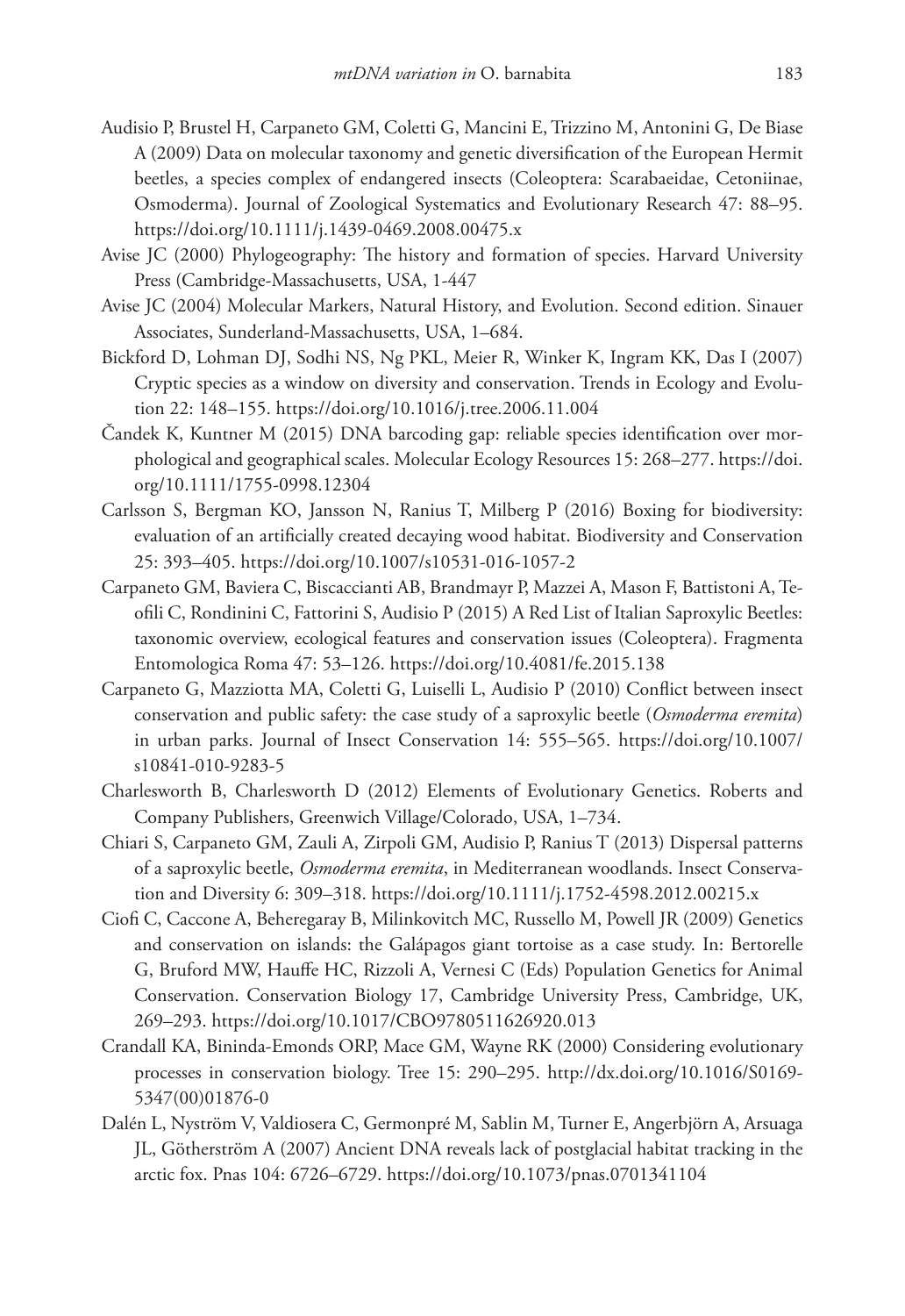- Dapporto L (2010) Speciation in Mediterranean refugia and post-glacial expansion of *Zyrenthia polyxena* (Lepidoptera, Papilionidae). Journal of Zoological Systematics and Evolutionary Research 48: 229–237. <https://doi.org/10.1111/j.1439-0469.2009.00550.x>
- Donner J (2005) The Quaternary History of Scandinavia. World and regional geology. Cambridge University Press. Cambridge, United Kingdom, 1–200.
- Drag L, Hauck D, Bérces S, Michalcewicz J, Šerić Jelaska L, Aurenhammer S, Cizek L (2015) Genetical differentiation of populations of the threatened saproxylic beetle Rosalia longicorn, *Rosalia alpina* (Coleoptera: Cerambycidae) in Central and South-east Europe. Biological Journal of Linnean Society 116: 911–925.<https://doi.org/10.1111/bij.12624>
- Drummond AJ, Rambaut A (2007) BEAST: Bayesian evolutionary analysis by sampling trees. BMC Evolutionary Biology 7: 214. <https://doi.org/10.1186/1471-2148-7-214>
- Edgar RC (2004) MUSCLE: multiple sequence alignment with high accuracy and high throughput. Nucleic Acids Research 32: 1792–1797. <https://doi.org/10.1093/nar/gkh340>
- European Commission (2007) Guidance document on the strict protection of animal species of Community interest under the Habitats Directive 92/43/EEC. Final Version, 1–88.
- Excoffier L, Lischer HEL (2010) Arlequin suite ver 3.5: A new series of programs to perform population genetics analyses under Linux and Windows. Molecular Ecology Resources 10: 564–567.<https://doi.org/10.1111/j.1755-0998.2010.02847.x>
- Fahey AL, Ricklefs RE, Dewoody JA (2014) DNA-based approaches for evaluating historical demography in terrestrial vertebrates. Biological Journal of Linnean Society 112: 367–386. <https://doi.org/10.1111/bij.12259>
- Flåten M, Fjellberg A (2008) Rediscovery of *Osmoderma eremita* (Scopoli, 1763) (Coleoptera, Scarabaeidae) in Norway. Norwegian Journal of Entomology 55: 165–168.
- Ferris C, King RA, Väinölä R, Hewitt GM (1998) Chloroplast DNA recognizes three refugial sources of European oaks and suggests independent eastern and western immigrations to Finland. Heredity 80: 584–593. <https://doi.org/10.1046/j.1365-2540.1998.00342.x>
- Frankham R, Ballou JD, Briscoe DA (2009) Introduction to conservation genetics. Second edition. Cambridge University Press, Cambridge, United Kingdom, 1–618.
- Fraser DJ, Bernatchez L (2001) Adaptive evolutionary conservation: towards a unified concept for defining conservation units. Molecular Ecology 10: 2741–2752. [https://doi.](https://doi.org/10.1046/j.0962-1083.2001.01411.x) [org/10.1046/j.0962-1083.2001.01411.x](https://doi.org/10.1046/j.0962-1083.2001.01411.x)
- Fu YX (1997) Statistical tests of neutrality of mutations against population growth, hitchhiking and background selection. Genetics 147: 915–925.
- Galtier N, Nabholz B, Glémin S, Hurst GDD (2009) Mitochondrial DNA as a marker of molecular diversity: a reappraisal. Molecular Ecology 18: 4541–4550. [https://doi.](https://doi.org/10.1111/j.1365-294X.2009.04380.x) [org/10.1111/j.1365-294X.2009.04380.x](https://doi.org/10.1111/j.1365-294X.2009.04380.x)
- Goossens B (2015) Microsatellite records for volume 7, issue 4. Conservation Genetics Resources 7: 917–944. <https://doi.org/10.1007/s12686-015-0493-8>
- Gouix N, Sebek P, Valladares L, Brustel H, Brin A (2015) Habitat requirements of the violet click beetle (*Limoniscus violaceus*), an endangered umbrella species of basal hollow trees. Insect Conservation and Diversity 8: 418–427.<https://doi.org/10.1111/icad.12119>
- Gratton P, Konopiński MK, Sbordoni V (2008) Pleistocene evolutionary history of the Clouded Apollo (*Parnassius mnemosyne*, genetic signatures of climate cycles and a 'time-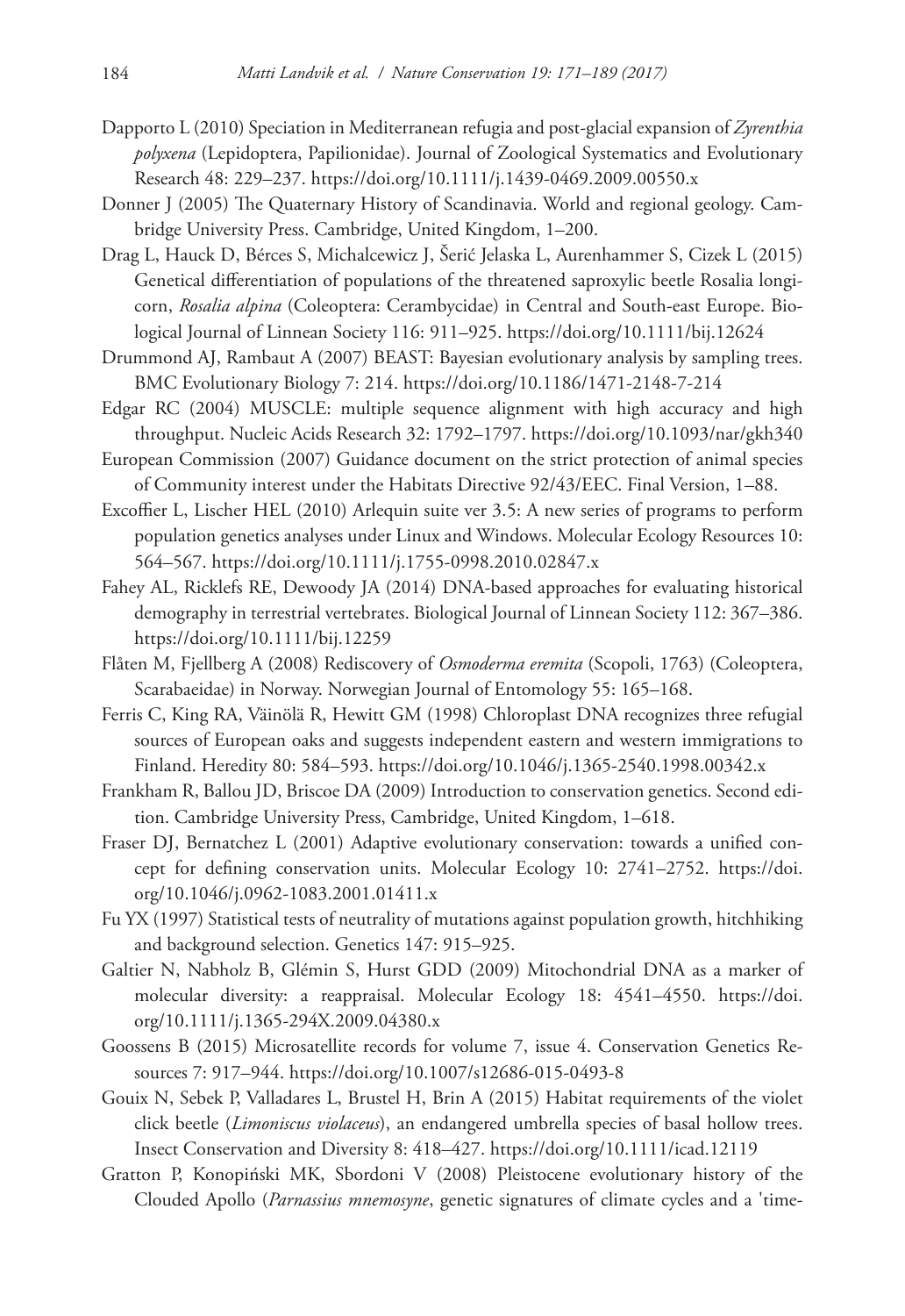dependent' mitochondrial substitution rate. Molecular Ecology 17: 4248–4262. [https://](https://doi.org/10.1111/j.1365-294X.2008.03901.x) [doi.org/10.1111/j.1365-294X.2008.03901.x](https://doi.org/10.1111/j.1365-294X.2008.03901.x)

- Gusakov AA (2002) Scarabaeid beetles of the subfamily Trichiinae (Coleoptera, Scarabaeidae) in the Fauna of Russia. Species of the genus Gymnodus Kirby, 1827.Eidos, Kaluga, Russia, 1–55.
- Haikola S, Fortelius W, O'Hara RB, Kuussaari M, Wahlberg N, Saccheri IJ, Singer MC, Hanski, I. (2001) Inbreeding depression and the maintenance of genetic load in *Melitaea cinxia* metapopulations. Conservation Genetics 2: 325–335. [https://doi.](https://doi.org/10.1023/A:1012538329691) [org/10.1023/A:1012538329691](https://doi.org/10.1023/A:1012538329691)
- Hajibabaei M, Singer GAC, Hebert PDN, Hickey DA (2007) DNA barcoding: how it complements taxonomy, molecular phylogenetics and population genetics. Trends in Genetics 23: 167–172.<https://doi.org/10.1016/j.tig.2007.02.001>
- Harpending HC (1994) Signature of ancient population growth in a low-resolution mitochondrial DNA mismatch distribution. Human Biology 66: 591–600.
- Hebert PDN, Cywinska A, Bal SL, de Waard JR (2003a) Biological identifications through DNA barcoding. Proceedings of the Royal Society of London Series B 270: 313–321. <https://doi.org/10.1098/rspb.2002.2218>
- Hebert PDN, Ratnasingham S, deWaard JR (2003b) Barcoding animal life: cytochrome c oxidase subunit 1 divergences among closely related species. Proceedings of the Royal Society of London Series B Supplement 270: S96–S99. <https://doi.org/10.1098/rsbl.2003.0025>
- Hewitt GM (1996) Some genetic consequences of ice ages, and their role in divergence and speciation. Biological Journal of Linnean Society 58: 247–276. [https://doi.org/10.1111/](https://doi.org/10.1111/j.10%C2%AD95-8312.1996.tb01434.x) [j.1095-8312.1996.tb01434.x](https://doi.org/10.1111/j.10%C2%AD95-8312.1996.tb01434.x)
- Hewitt GM (1999) Post-glacial re-colonization of European biota. Biological Journal of Linnean Society 68: 87–112. <https://doi.org/10.1111/j.1095-8312.1999.tb01160.x>
- Hewitt GM (2000) The genetic legacy of the Quaternary ice ages. Nature 405: 907–913. [htt](https://doi.org/10.1038/35016000)[ps://doi.org/10.1038/35016000](https://doi.org/10.1038/35016000)
- Hewitt GM (2004) Genetic consequences of climatic oscillations in the Quaternary. Philosophical Transactions of the Royal Society B 359: 183–195. [https://doi.org/10.1098/](https://doi.org/10.1098/rstb.2003.1388) [rstb.2003.1388](https://doi.org/10.1098/rstb.2003.1388)
- Huemer P, Hebert PDN (2011) Cryptic diversity and phylogeography of high alpine Sattleria ‒ a case study combining DNA barcodes and morphology (Lepidoptera: Gelchiidae). Zootaxa 2981: 1–22.
- Jansson N, Larsson A, Milberg P, Ranius T (2009) Boxes mimicking tree hollows can help conservation of saproxylic beetles. Biodiversity and Conservation 18: 3891–3908. [https://](https://doi.org/10.1007/s10531-009-9687-2) [doi.org/10.1007/s10531-009-9687-2](https://doi.org/10.1007/s10531-009-9687-2)
- Jusoh WFA, Hashim NR, Sääksjärvi IE, Adam NA, Wahlberg, N. (2014) Species delineation of Malaysian Mangrove Fireflies (Coleoptera: Lampyridae) using DNA barcodes. The Coleopterists Bulletin 68: 703–711.<https://doi.org/10.1649/0010-065X-68.4.703>
- Kearse M, Moir R, Wilson A, Stones-Havas S, Cheung M, Sturrock S, Buxton S, Cooper A, Markowitz S, Duran C, Thierer T, Ashton B, Meintjes P, Drummond A (2012) Geneious Basic: An integrated and extendable desktop software platform for the organization and analysis of sequence data. Bioinformatics 28: 1647–1649.<https://doi.org/10.1093/bioinformatics/bts199>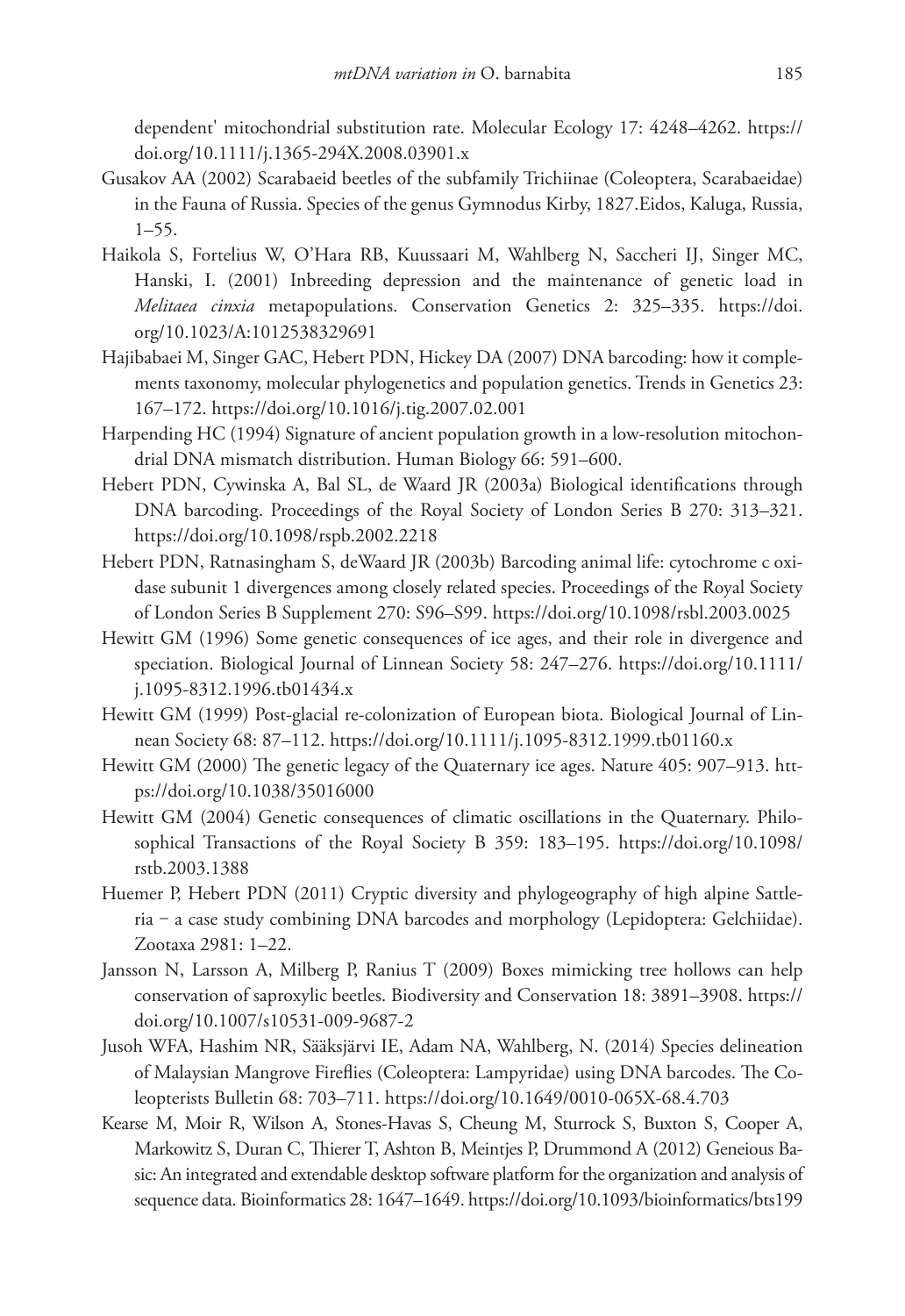- Keller LF, Waller DM (2002) Inbreeding effects in wild populations. Trends in Ecology & Evolution 17: 230–241. [http://dx.doi.org/10.1016/S0169-5347\(02\)02489-8](http://dx.doi.org/10.1016/S0169-5347(02)02489-8)
- Knopp T, Rhagalala P, Miinala M, Hanski I (2011) Current geographical ranges of Malagasy dung beetles are not delimited by large rivers. Journal of Biogeography 38: 1098-1108. <https://doi.org/10.1111/j.1365-2699.2010.02463.x>
- Lande R (1988) Genetics and Demography in Biological Conservation. Science 241: 1455– 1460.<https://doi.org/10.1126/science.3420403>
- Landvik M, Wahlberg N, Roslin T (2013) The identity of the Finnish *Osmoderma* (Coleoptera: Scarabaeidae, Cetoniinae) population established by COI sequencing. Entomologica Fennica 24: 147–155.
- Landvik M, Niemelä P, Roslin T (2016a) Opportunistic habitat use by *Osmoderma barnabita* (Coleoptera: Scarabaeidae), a saproxylic beetle dependent on tree cavities. Insect Conservation and Diversity 9: 38–48.<https://doi.org/10.1111/icad.12141>
- Landvik M, Niemelä P, Roslin T (2016b) Mother knows the best mould: an essential role for non-wood dietary components in the life cycle of a saproxylic scarab beetle. Oecologia 182: 163–175.<https://doi.org/10.1007/s00442-016-3661-y>
- Larsson MC, Hedin J, Svensson GP, Tolasch T, Francke W (2003) Characteristic odor of *Osmoderma eremita* identified as a male-released pheromone. Journal of Chemical Ecology 29: 575–587.<https://doi.org/10.1023/A:1022850704500>
- Librado P, Rozas J (2009) DnaSP v5: a software for comprehensive analysis of DNA polymorphism data. Bioinformatics 25: 1451–1452. [https://doi.org/10.1093/bioinformatics/](https://doi.org/10.1093/bioinformatics/btp187) [btp187](https://doi.org/10.1093/bioinformatics/btp187)
- Manning AD, Gibbons P, Fischer J, Oliver DL, Lindenmayer DB (2013) Hollow futures? Tree decline, lag effects and hollow-dependent species. Animal Conservation 16: 395–403. <https://doi.org/10.1111/acv.12006>
- Miraldo A, Hanski I (2014) Competitive release leads to range expansion and rampant speciation in Malagasy dung beetles. Systematic Biology 63: 480–492. [https://doi.org/10.1093/](https://doi.org/10.1093/sysbio/syu011) [sysbio/syu011](https://doi.org/10.1093/sysbio/syu011)
- Moritz C, Cicero C (2004) DNA Barcoding: Promise and pitfalls. PLoS Biology 2: e354. <http://dx.doi.org/10.1371/journal.pbio.0020354>
- Murray TE, Fitzpatrick U, Brown MJF, Paxton RJ (2008) Cryptic species diversity in a widespread bumble bee complex revealed using mitochondrial DNA RFLPs. Conservation Genetics 9: 653–666.<https://doi.org/10.1007/s10592-007-9394-z>
- Nieto A, Alexander KNA (2010) European Red List of saproxylic beetles. Publications Office of the European Union, Luxembourg-Belgium, 1–45. <https://doi.org/10.2779/84561>
- Oleksa A (2009) Conservation and ecology of the hermit beetle *Osmoderma eremita* s.l. in Poland. In Buse J, Alexander KNA, Ranius T, Assmann T (Eds) Saproxylic Beetles – their role and diversity in European woodland and tree habitats. Proceedings of the 5th symposium and workshop on the conservation of saproxylic beetles, Lüneberg (Germany), June 2008. Pensoft Publishers, Sofia-Moscow, 177–178.
- Oleksa A, Chybicki IJ, Gawroński R, Svensson GP, Burczyk J (2013) Isolation by distance in saproxylic beetles may increase with niche specialization. Journal of Insect Conservation 17: 219–233.<https://doi.org/10.1007/s10841-012-9499-7>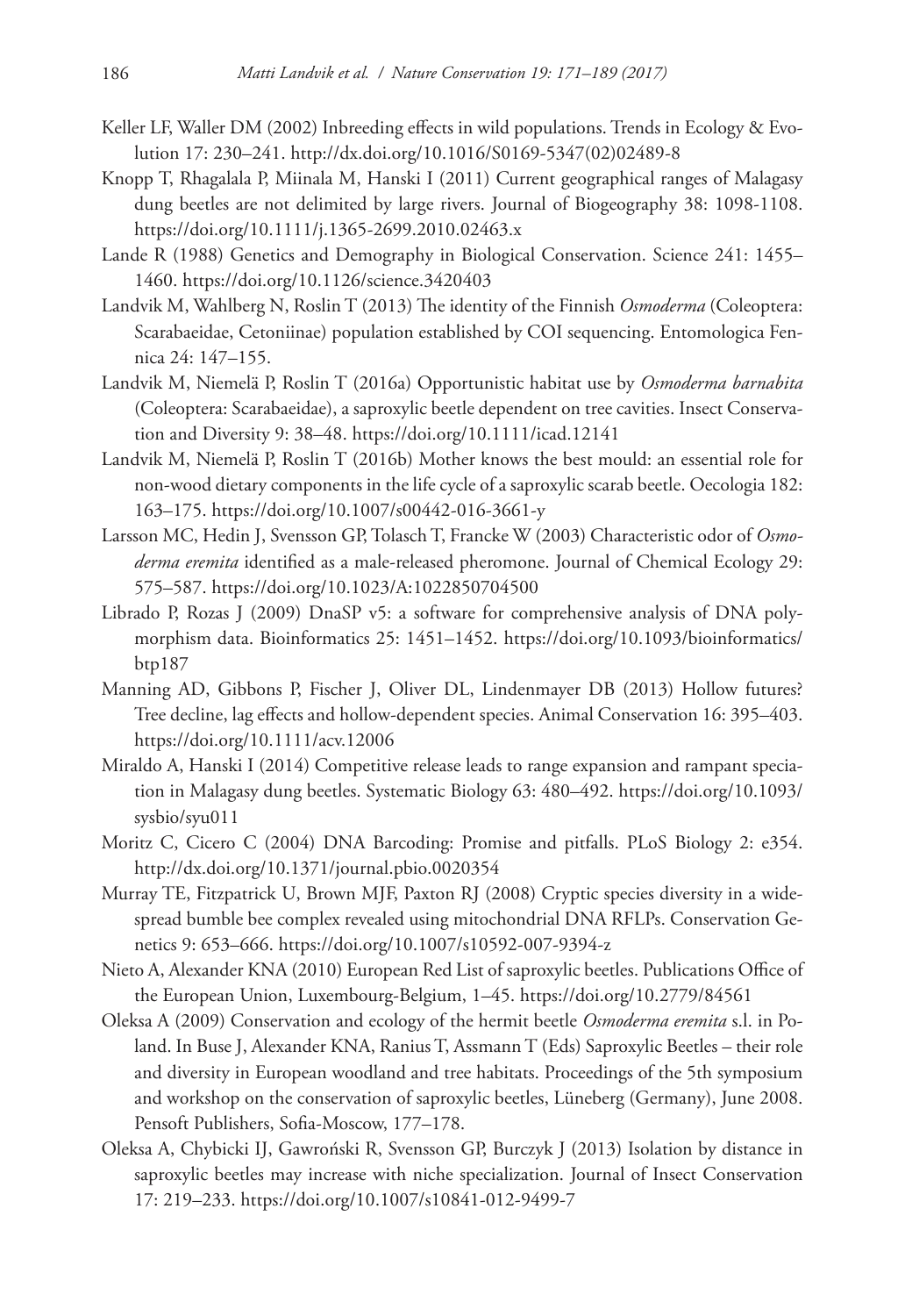- Painter JN, Siitonen J, Hanski I (2007) Phylogeographical patterns and genetic diversity in three species of Eurasian boreal forest beetles. Biological Journal of Linnean Society 91: 267–279.<https://doi.org/10.1111/j.1095-8312.2007.00797.x>
- Paradis E (2010) Pegas: an R package for population genetics with an integrated-modular approach. Bioinformatics 26: 419–420.<https://doi.org/10.1093/bioinformatics/btp696>
- Pentinsaari M, Hebert PDN, Mutanen M (2014a) Barcoding beetles: A regional survey of 1872 species reveals high identification success and unusually deep interspecific divergences. PLoS ONE 9: e108651. <https://doi.org/10.1371/journal.pone.0108651>
- Pentinsaari M, Mutanen M, Kaila L (2014b) Cryptic diversity and signs of mitochondrial introgression in the *Agrilus viridis* species complex (Coleoptera: Buprestidae). European Journal of Entomology 111: 475–486. <https://doi.org/10.14411/eje.2014.072>
- Pentinsaari M, Salmela H, Mutanen M, Roslin T (2016) Molecular evolution of a widelyadopted taxonomic marker (COI) across the animal tree of life. Scientific Reports 6: 35275.<https://doi.org/10.1038/srep35275>
- R Development Core Team (2015) R: A language and environment for statistical computing. R Foundation for Statistical Computing, Vienna, Austria. [www.r-project.org](http://www.r-project.org) [accessed 30 November 2016]
- Ramos-Onsis SE, Rozas J (2002) Statistical properties of new neutrality tests against population growth. Molecular Biology and Evolution 19: 2092–2100. [https://doi.org/10.1093/](https://doi.org/10.1093/oxfordjournals.molbev.a004034) [oxfordjournals.molbev.a004034](https://doi.org/10.1093/oxfordjournals.molbev.a004034)
- Ranius T, Aguado LO, Antonsson K, Audisio P, Ballerio A, Carpaneto GM, Chobot K, Gjurašin B, Hanssen O, Huijbregts H, Lakatos F, Martin O, Neculiseanu Z, Niktsky NB, Paill W, Pirnat A, Rizun V, Ruicănescu A, Stegner J, Sűda I, Szwałko P, Tamutis V, Telnov D, Tsinkevich V, Versteirt V, Vignon V, Vögeli M, Zach P (2005) *Osmoderma eremita* (Coleoptera, Scarabaeidae, Cetoniinae) in Europe. Animal Biodiversity and Conservation 28: 1–44.
- Ranius T, Nilsson SG (1997) Habitat of *Osmoderma eremita* Scop. (Coleoptera: Scarabaeidae), a beetle living in hollow trees. Journal of Insect Conservation 1: 193–204. [https://doi.](https://doi.org/10.1023/A:1018416000766) [org/10.1023/A:1018416000766](https://doi.org/10.1023/A:1018416000766)
- Ranius T, Hedin J (2001) The dispersal rate of a beetle, *Osmoderma eremita*, living in tree hollows. Oecologia 126: 362–370.<https://doi.org/10.1007/s004420000529>
- Rogers AR, Harpending H (1992) Population growth makes waves in the distribution of pairwise genetic differences. Molecular Biology and Evolution 9: 552–569. [https://doi.](https://doi.org/10.1093/oxfordjournals.molbev.a040727) [org/10.1093/oxfordjournals.molbev.a040727](https://doi.org/10.1093/oxfordjournals.molbev.a040727)
- Rogers AR (1995) Genetic evidence for a Pleistocene population explosion. Evolution 49: 608– 615.<https://doi.org/10.1111/j.1558-5646.1995.tb02297.x>
- Schmitt T, Seitz A (2002) Postglacial distribution area expansion of *Polyommatus coridon* (Lepidoptera: Lycaenidae) from its Ponto-Mediterranean glacial refugium. Heredity 89: 20–26. <https://doi.org/10.1038/sj.hdy.6800087>
- Schmitt T, Varga Z (2012) Extra-Mediterranean refugia: The rule and not the exception? Frontiers in Zoology 9: 22.<https://doi.org/10.1186/1742-9994-9-22>
- Siitonen J, Ranius T (2016) The importance of veteran trees for saproxylic insects. In: Kirby KJ, Watkins C (Eds) Europe's changing woods and forests: From wildwood to managed landscapes. CAB International, Croydon, UK, 140–153.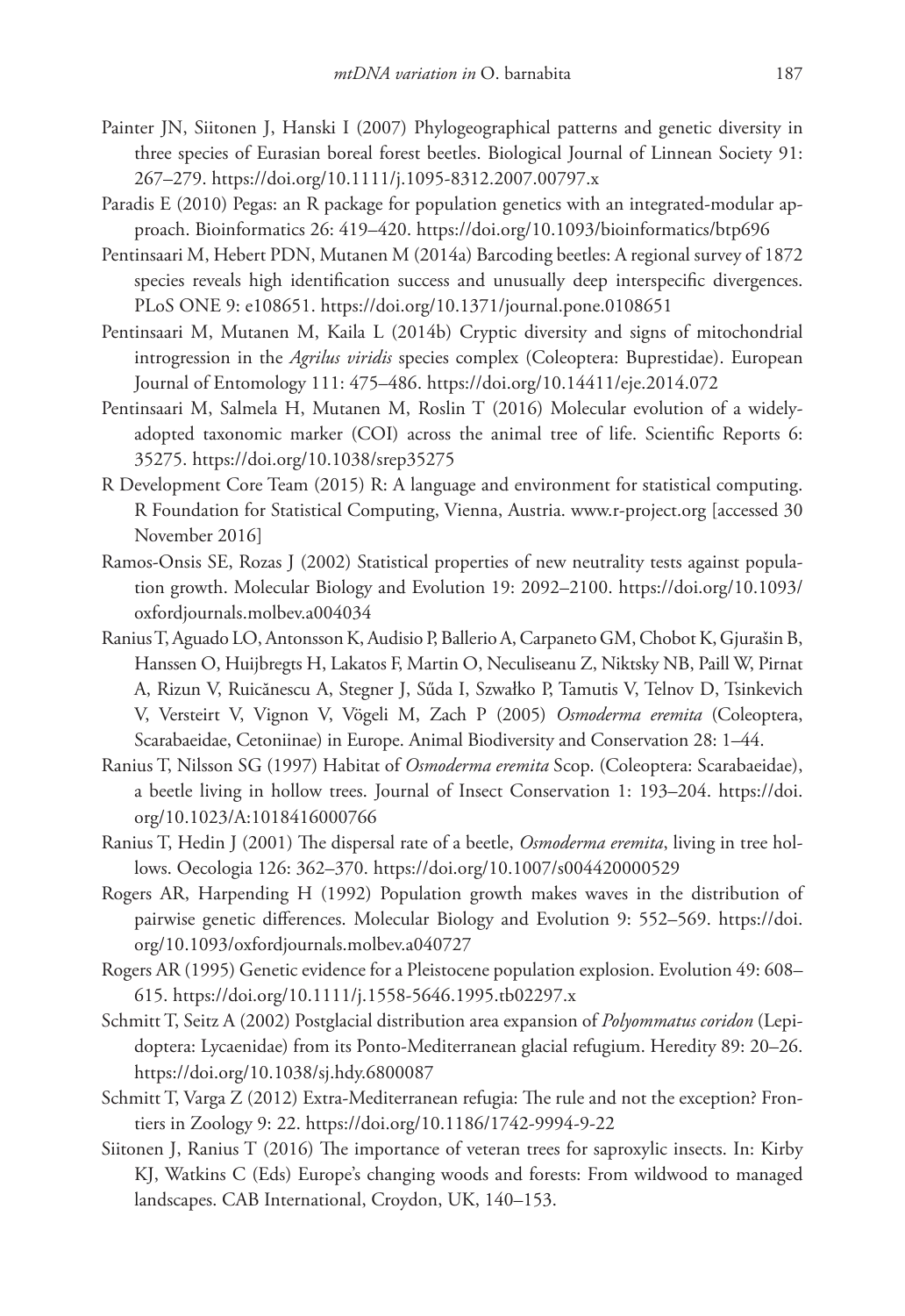- Slatkin M, Hudson RR (1991) Pairwise Comparisons of Mitochondrial DNA Sequences in Stable and Exponentially Growing Populations. Genetics 129: 555–562.
- Smith MA, Bertrand C, Crosby K, Eveleigh ES, Fernandez-Triana J, Fisher BL, Gibbs J, Hajibabaei M, Hallwachs W, Hind K, Hrcek J, Huang D-W, Janda M, Janzen DH, Li Y, Miller SE, Packer L, Quicke D, Ratnasingham S, Rodriguez J, Rougerie R, Shaw MR, Sheffield C, Stahlhut J, Steinke D, Whitfield J, Wood M, Zhou X (2012) *Wolbachia* and DNA barcoding insects: patterns, potential, and problems. PLoS ONE 7: e36514. [https://](https://doi.org.10.1371/journal.pone.0036514) [doi.org.10.1371/journal.pone.0036514](https://doi.org.10.1371/journal.pone.0036514)
- Solano E, Mancini E, Ciucci P, Mason F, Audisio P, Antonini G (2013) The EU protected taxon *Morimus funereus* Mulsant, 1862 (Coleoptera: Cerambycidae) and its western Palaearctic allies: systematics and conservation outcomes. Conservation Genetics 14: 683–694. <https://doi.org/10.1007/s10592-013-0461-3>
- Solano E, Thomaes A, Cox K, Carpaneto GM, Cortellessa S, Baviera C, Bartolozzi L, Zilioli M, Casiraghi M, Audisio P, Antonini G (2016) When morphological identification meets genetic data: the case of *Lucanus cervus* and *L. tetraodon* (Coleoptera, Lucanidae). Journal of Zoological Systematics and Evolutionary Research 54: 197–205. [https://doi.org/10.1111/](https://doi.org/10.1111/jzs.12124) [jzs.12124](https://doi.org/10.1111/jzs.12124)
- Stewart JR, Lister AM (2001) Cryptic northern refugia and the origins of the modern biota. Trends in Ecology & Evolution 16: 608–613. [http://dx.doi.org/10.1016/S0169-](http://dx.doi.org/10.1016/S0169-5347(01)02338-2) [5347\(01\)02338-2](http://dx.doi.org/10.1016/S0169-5347(01)02338-2)
- Stokland JN, Siitonen J, Jonsson BG (2012) Biodiversity in Dead Wood. Cambridge University Press, Cambridge, United Kingdom, 1–509.
- Svensson GP, Oleksa A, Gawrónski R, Lassance J-M, Larsson MC (2009) Enantiomeric conservation of the male-produced sex pheromone facilitates monitoring of the threatened European hermit beetles (*Osmoderma* spp.). Entomologia Experimentalis et Applicata 133: 276–282.<https://doi.org/10.1111/j.1570-7458.2009.00923.x>
- Tajima F (1989) Statistical method for testing the neutral mutation hypothesis by DNA polymorphism. Genetics 123: 585–595.
- Theissinger K, Bálint M, Feldheim KA, Haase P, Johannesen J, Laube I, Pauls SU (2013) Glacial survival and post-glacial recolonization of an arctic-alpine freshwater insect (*Arcynopteryx dichroa*, Plecoptera, Perlodidae) in Europe. Journal of Biogeography 40: 236–248. <https://doi.org/10.1111/j.1365-2699.2012.02793.x>
- Todisco V, Gratton P, Cesaroni D, Sbordoni V (2010) Phylogeography of *Parnassius apollo*: hints on taxonomy and conservation of a vulnerable glacial butterfly invader. Biological Journal of Linnean Society 101: 169–183.<https://doi.org/10.1111/j.1095-8312.2010.01476.x>
- Todisco V, Gratton P, Zakharov EV, Wheat CW, Sbordoni V, Sperling FAH (2012) Mitochondrial phylogeography of the Holarctic *Parnassius phoebus* complex supports a recent refugial model for alpine butterflies. Journal of Biogeography 39: 1058–1072. [https://doi.](https://doi.org/10.1111/j.1365-2699.2011.02675.x) [org/10.1111/j.1365-2699.2011.02675.x](https://doi.org/10.1111/j.1365-2699.2011.02675.x)
- Trizzino M, Bisi F, Morelli CE, Preatoni DG, Wauters LA, Martinoli A (2014) Spatial niche portioning of two saproxylic sibling species (Coleoptera, Cetoniidae, genus *Gnorimus*). Insect Conservation and Diversity 7: 223–231.<https://doi.org/10.1111/icad.12052>